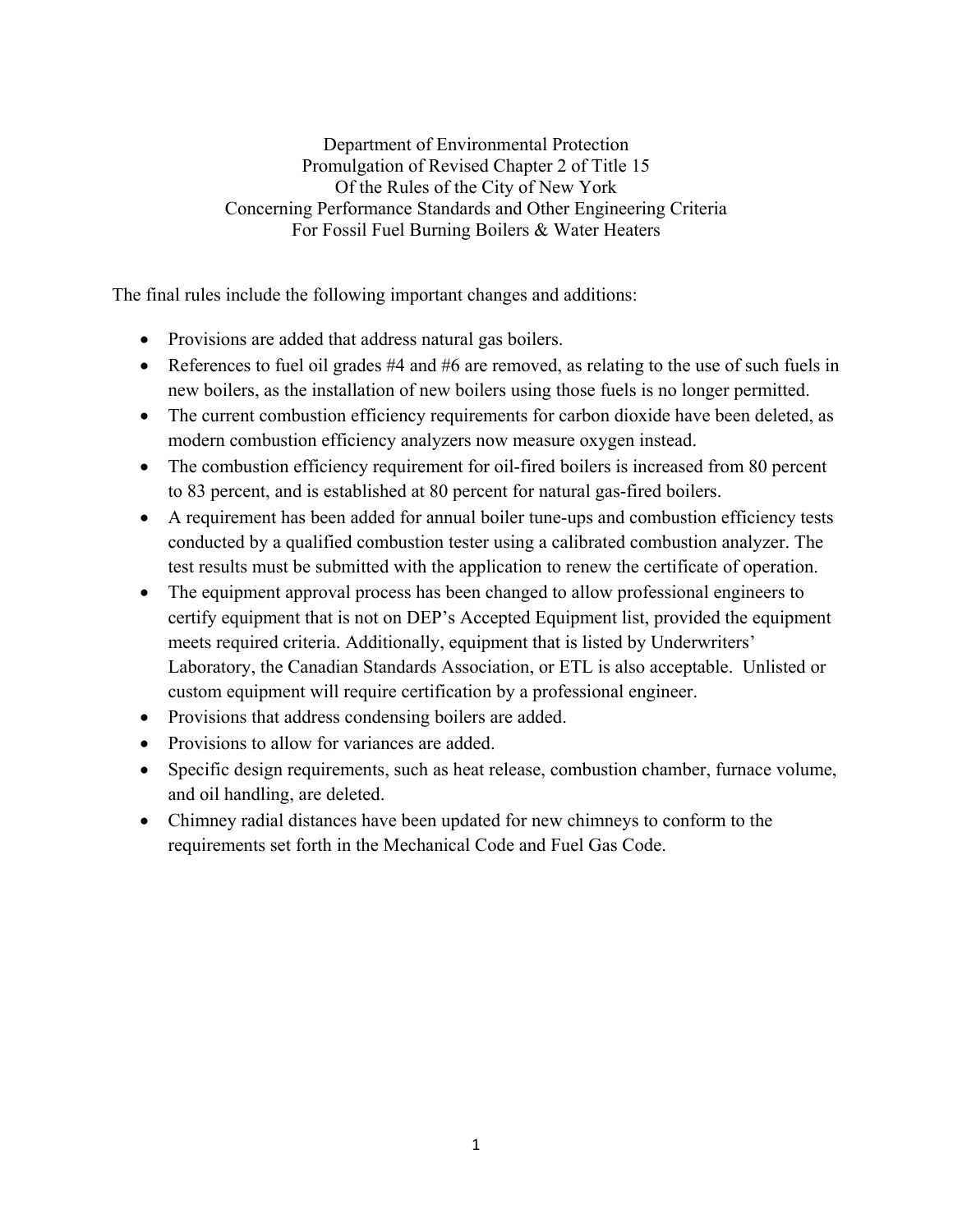### **Chapter 2**. **Engineering Criteria for Fossil Fuel Burning Boilers & Water Heaters**

§2-01 Introduction and Applicability.

 All owners of fossil fuel burning boilers and water heaters that require a certificate of operation under the New York City Air Pollution Control Code, as codified in Chapter 1 of Title 15 of the New York City Administrative Code, are subject to these rules.

 In order for a work permit to be issued an application must be filed, accompanied by plans and any additional information. The application will enable the department to evaluate the design of equipment installation for compliance with the specification requirements described in section §2-11 of this chapter. Upon issuance of a work permit, the equipment shall be installed and adjusted to meet the performance requirements specified in section §2-08 of this chapter.

#### §2-02 Definitions.

 (1) AP-42. "AP-42" means the United States Environmental Protection Agency publication AP-42, Compilation of Air Pollutant Emission Factors, Volume I: Stationary Point and Area Sources (fifth edition, 1995).

 (2) ASHRAE. "ASHRAE" means the American Society of Heating, Refrigerating, and Air Conditioning Engineers.

 (3) ASTM International. "ASTM International" is formerly known as the American Society for Testing and Materials.

 (4) Barometric damper. "Barometric damper" means a device which consists of a damper counter-weighted and set such that boiler room barometric pressure will cause the damper to open or close to check variations in chimney draft and thereby maintain a constant draft directly upstream of the barometric draft regulator location.

 (5) Biogas. "Biogas" means a mixture of methane and carbon dioxide produced by the anaerobic digestion of organic matter used as a fuel; includes landfill gas and digester gas.

 (6) Boiler. "Boiler" means equipment that is used to heat water or any other transfer medium for the purpose of generating hot water and/or steam. The hot water and/or steam generated by a boiler may be used for heating, processing, or generating power for other purposes, including but not limited to, cooking and sanitation.

 (7) British thermal unit. "British thermal unit" (Btu) means the amount of energy needed to heat one pound of water by one degree Fahrenheit.

 (9) Burner. "Burner" means a device for the final conveyance of the fuel, or a mixture of fuel and air, to the combustion zone.

 (9) Calibration test. "Calibration test" means to calibrate the qualified combustion analyzer in accordance with the manufacturer's specifications.

 (10) Certificate of operation. "Certificate of operation" means a document issued by the department authorizing the operation of a specific piece of equipment or apparatus that may emit an air contaminant.

 (11) Chimney. "Chimney" means a primarily vertical structure containing one or more flues, for the purpose of carrying gaseous products of combustion and air from fuel-burning appliances to the outside atmosphere.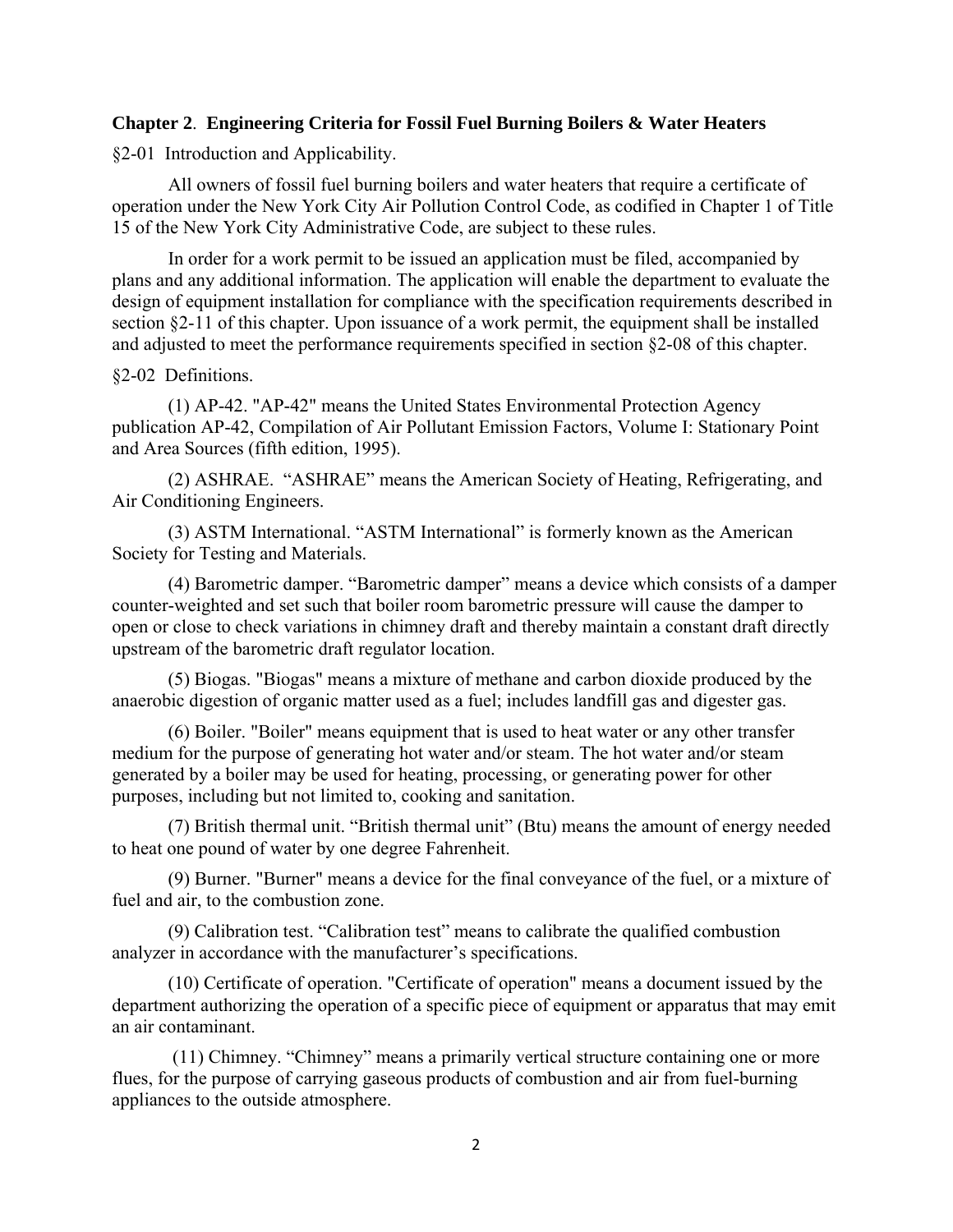(12) Chimney diameter. "Chimney diameter" means for round chimneys, the diameter shall be taken as the actual inside diameter. Where the chimney is provided with a liner, its inside diameter is the chimney diameter. For rectangular chimneys, the equivalent diameter for equal friction and capacity shall be used based on the inside rectangular dimensions.

 (13) Chimney height. "Chimney height" is the distance from the centerline of the entrance of the combustion gases into the chimney to the top of the chimney.

 (14) Combustion efficiency. "Combustion efficiency" means a measurement of the burner's ability to burn fuel. It is the heat input minus the stack losses.

 (15) Combustion efficiency test. "Combustion efficiency test" means a test of steady state combustion efficiency carried out by a qualified combustion tester using a qualified combustion analyzer.

 (16) Condensing Boiler. "Condensing boiler" means a boiler that is designed to operate at stack temperatures where flue gases can condense, thereby recovering its latent heat of vaporization, before leaving the heat exchanger.

 (17) Crown sheet. "Crown sheet" means that part of a boiler forming the top of the furnace in a firebox boiler, or the equivalent surface in other types.

(18) CSA Group. "CSA Group" means the Canadian Standards Association.

 (19) Custom-design boiler. "Custom-design boiler" means a boiler designed for a specific installation.

 (20) Department. "Department" shall mean the New York City Department of Environmental Protection.

 (21) Draft. "Draft" shall mean negative static pressure, measured relative to atmospheric pressure.

 (22) Dual-fuel. "Dual-fuel" means any equipment that uses both heating oil and gas as a fuel.

 (23) Equivalent diameter. The term "equivalent diameter" referred to in the definition of transition section means the equivalent diameter of a square or rectangular section based on equal friction.

(24) ETL. "ETL" is the name of the certification listed mark from Intertek.

 (25) Existing equipment. "Existing equipment" refers to any combustion equipment or apparatus legally installed before the promulgation of this chapter.

 (26) Flame impingement. "Flame impingement" refers to the condition which exists when the flame resulting from the combustion of the fuel comes into contact with any interior surface of the furnace in such a way as to result in incomplete combustion of the fuel. Such condition may manifest itself in the formation of carbon at the contact location.

 (27) Fuel oil grade no. 2. "Fuel oil grade no. 2" means a fuel oil meeting the current definition of fuel oil grade no. 2 as classified by ASTM International Standard D396-12.

(28) Fuel oil grade no 4. "Fuel oil grade no. 4" means a fuel oil meeting the current definition of fuel oil grade No. 4 as classified by ASTM International Standard D396-12.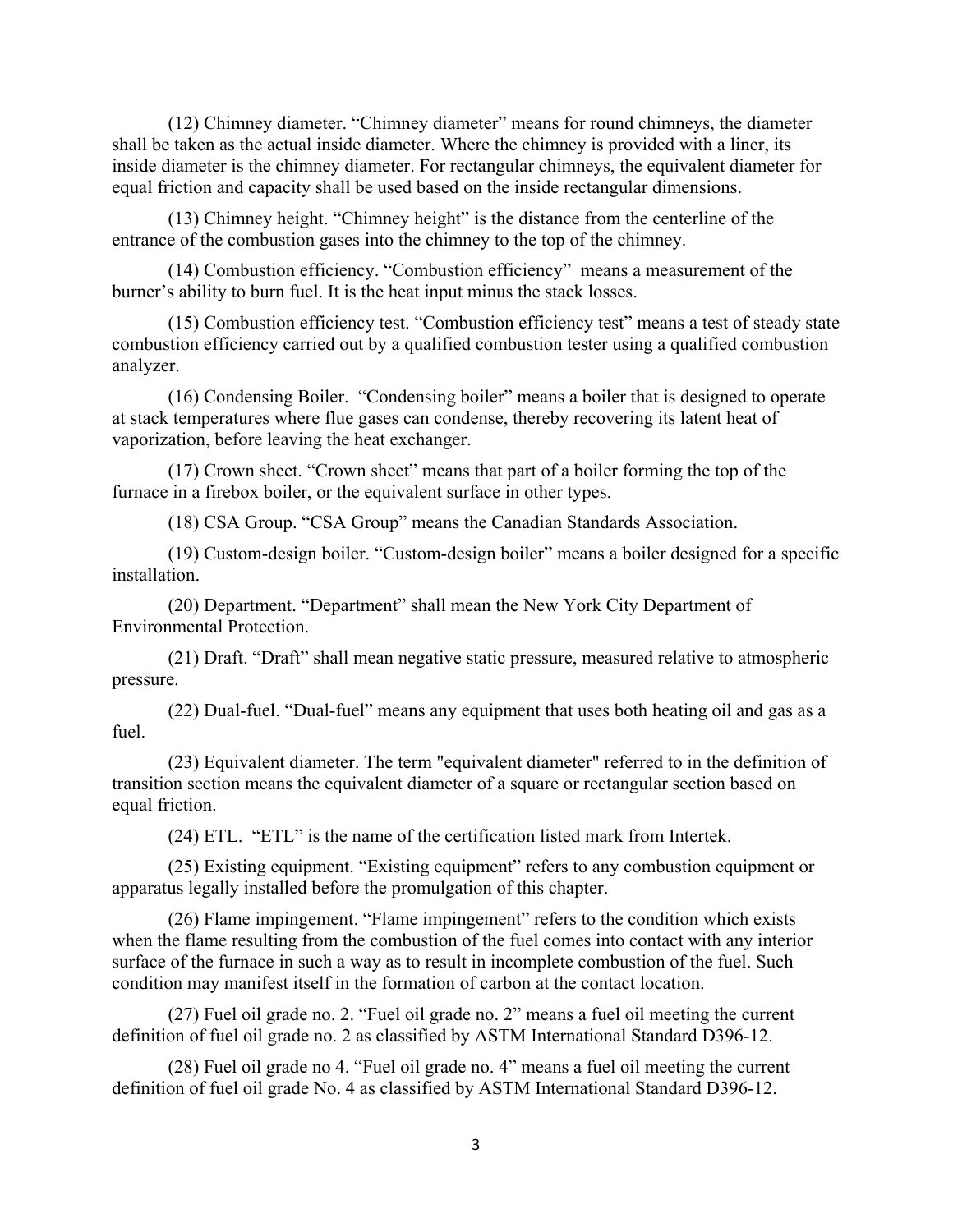(29) Fuel oil grade no 6. "Fuel oil grade no. 6" means a fuel oil meeting the current definition of fuel oil grade No. 6 as classified by ASTM International Standard D396-12.

 (30) Flue gases. "Flue gases" means the products of combustion passing through the flue connection to the chimney.

 (31) Furnace volume. "Furnace volume" is the space encompassed by the chamber floor, the refractory walls, the heat absorbing water walls of the boiler firebox, and the crown sheet, shell or water tubes of the boiler. If a target wall is installed in the furnace, the furnace volume shall be reduced by the volume behind the face of the target wall.

 (32) Heat release. "Heat release" is the heat liberated by the combustion of the fuel (Btu/hr) per cubic foot of furnace volume.

 (33) In-Kind Replacement. "In-kind replacement" means the replacement of a boiler or burner with equipment of the same make and model number.

 (34) Induced draft fan. "Induced draft fan" is an acceptable fan intended for removal of flue gases from the boiler and providing pressure differential for proper combustion.

 (35) Louver efficiency. "Louver efficiency" means the percentage of the total open area, not including obstructions such as blades and the frame, divided by the gross area of the louver.

 (36) Low-fire setting. "Low-fire setting" is the setting which determines the oil firing rate at which burner ignition occurs where low-high-off, low-high-low-off, or modulating combustion controls are utilized based upon the manufacturer's recommendations.

 (37) Low-high-low-off combustion control. "Low-high-low-off combustion control" is a control capable of initiating the burner such that ignition occurs at the low-fire setting, after which the burner fires at the maximum heat input rating in order to satisfy the demand, and varies the coordinated fuel-air input, between the maximum heat input rating rate and the lowfire as a result of variations in demand.

 (38) Low-high-off-combustion control. "Low-high-off combustion control" is a control capable of initiating the burner such that ignition occurs at the low-fire setting, after which the burner fires at the maximum heat input rating until the demand has been satisfied.

 (39) Maximum Heat Input Rating. "Maximum heat input rating" means the maximum steady-state fuel firing rate of the burner, measured in Btu per hour of gross heat input, as determined by the manufacturer's design rating of the burner.

 (40) Mechanical ventilation. "Mechanical ventilation" is ventilation which is provided by a fan capable of maintaining the room in which the fuel burning equipment is located at a pressure not less than outside atmospheric pressure while the combustion equipment is in operation.

 (41) Natural Gas. "Natural gas" means a mixture of methane and other gases with an odorant as supplied by the local utility serving the premises.

 (42) New installation. "New installation" refers to new construction, for which combustion equipment or apparatus is installed.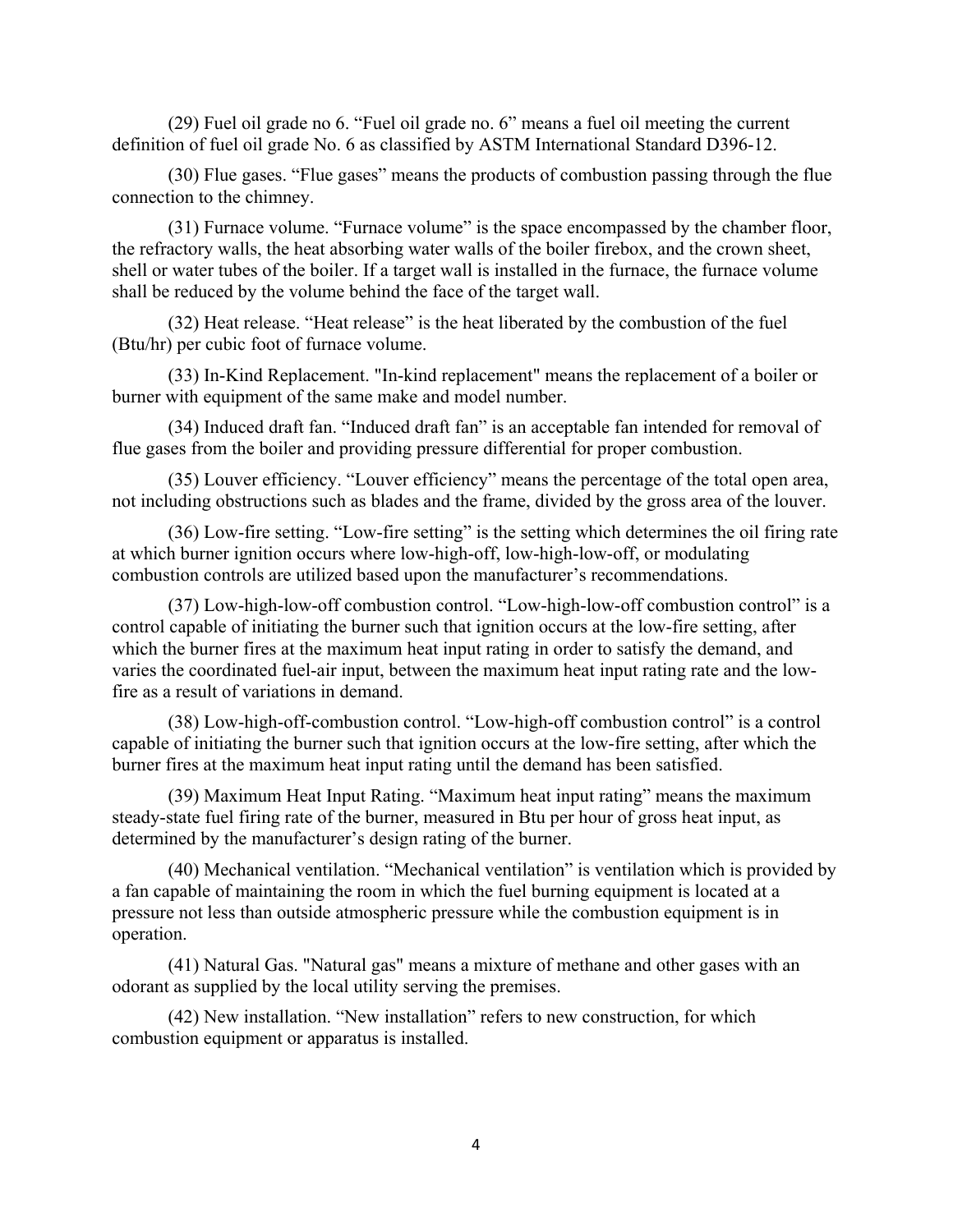(43) Non-openable window. "Non-openable window" refers to lot line windows which are not legally required for light and ventilation by the Building Code, Multiple Dwelling Code or other regulatory rule, code or statute.

 (44) NOx. "NOx" means the pollutant oxides of nitrogen which is the term used to describe the sum of nitric oxide  $(NO)$ , nitrogen dioxide  $(NO<sub>2</sub>)$  and other oxides of nitrogen.

 (45) On-off combustion control. "On-off combustion control" is a control capable of starting up or shutting down the burner in response to variations in demand.

 (46) Opacity. "Opacity" means the degree to which emissions reduce the transmission of light and obscure the view of an object in the background. Opacity is measured on a percent scale in accordance with U.S. EPA Method 9.

 (47) Overall efficiency. "Overall efficiency" means the ratio of the energy output to the energy input or the heat input minus all the losses.

 (48) Owner. "Owner" means and includes the owner of the equipment , a lessee of the equipment or his or her agent, a tenant, operator, or any other person who has regular control of equipment or apparatus.

 (49) Particulate. Particulate means any air or gas-borne material, except water, that exists as a liquid or solid. The determination of the quantity of particulates present in a stack shall be determined in accordance with U.S. EPA Method 5.

(50) Percent oxygen (%O<sub>2</sub>). "Percent oxygen (%O<sub>2</sub>)" is the percentage of the dry flue gases that the oxygen occupies.

 (51) Post-purge. "Post-purge" refers to the function of operating the burner fan after flame-out.

 (52) Power operated draft regulator. "Power operated draft regulator" is a control which is capable of maintaining a constant pressure in the furnace under all normal operating conditions, and in addition is provided with a low-draft cut-off which will shut the burner off when the draft falls below a pre-selected minimum. The time relay shall delay switch action to prevent shut-down from initial exaggerated fluctuations in pressure.

 (53) Pre-purge. "Pre-purge" refers to the function of operating the burner fan before flame ignition.

 (54) Pressure differential. "Pressure differential" refers to the absolute value of the difference in pressure between any two points in the system.

 (55) Qualified combustion analyzer. "Qualified combustion analyzer" means an instrument that is capable of directly measuring flue gas carbon monoxide, oxygen, and the temperatures of the boiler room, stack gas, calculating combustion efficiency for the specific fuel used, displaying the results, and creating an electronic or printed record of the results. All qualified combustion analyzers shall be calibrated to the manufacturer's specifications.

 (56) Qualified combustion tester. "Qualified combustion tester" means (i) a licensed New York City Class A and B oil burner equipment installer, or (ii) a professional engineer or registered architect licensed pursuant to Education Law section 7202 or 7302.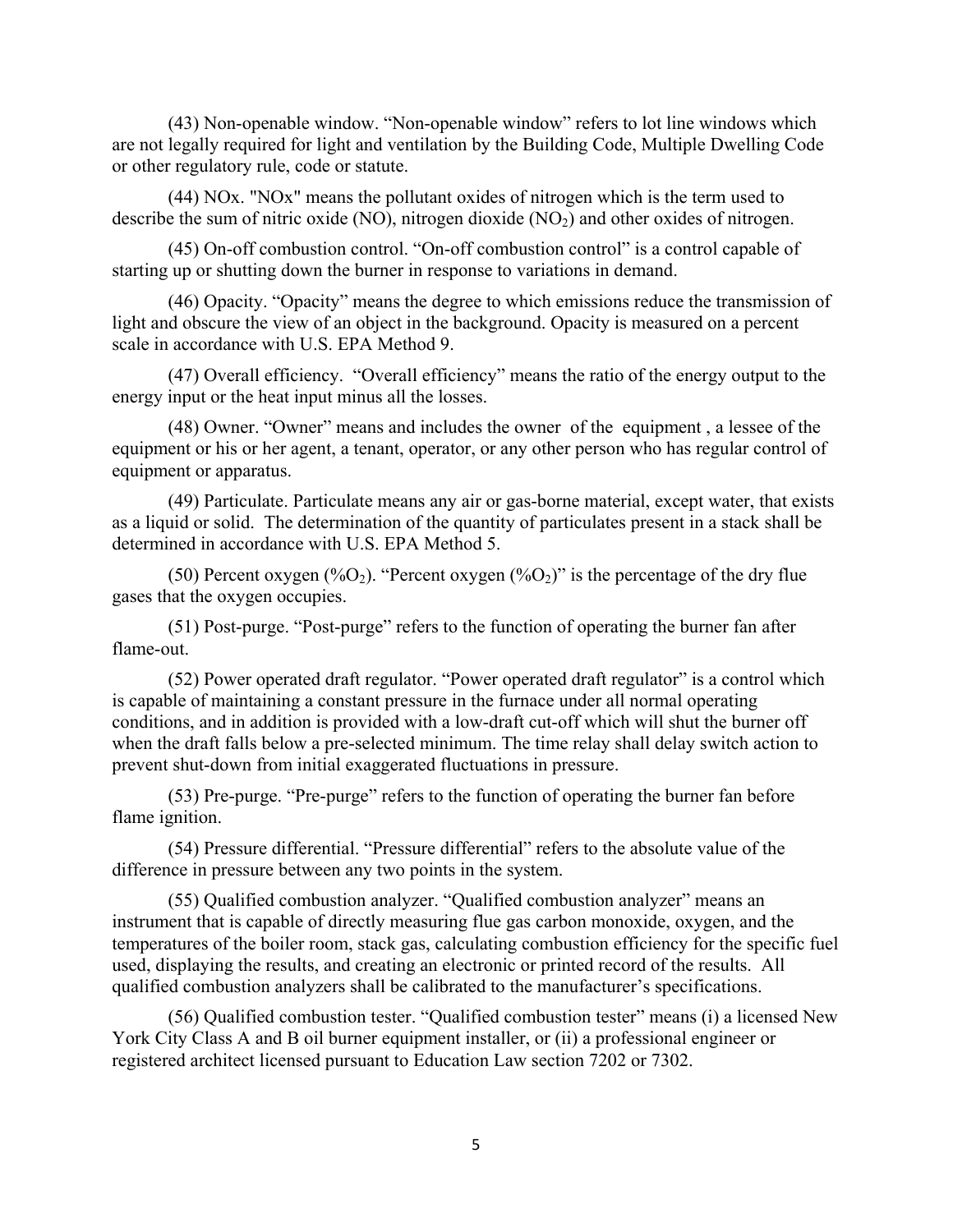(57) Qualified combustion tuner. "Qualified combustion tuner" means (i) a licensed New York City Class A and B oil burner equipment installer (ii) or as established by rule.

 (58) Radial distance. "Radial distance" means the shortest distance between a receptor location and the centerline of the chimney outlet.

 (59) Receptor. "Receptor" is any point at which a person in a nearby building can become exposed to the flue gases emanating from the chimney of the subject installation (e.g., openable window, occupiable terrace). Receptor shall also include air-conditioning and ventilating intakes. (Note: non-openable windows are not considered to be receptor locations.)

 (60) Smoke reading. "Smoke reading" means the measurement of smoke density as measured in accordance with ASTM International Standard D2156-09.

 (61) Stack loss. "Stack loss" means the sensible heat carried away by the dry flue gas and the sensible and latent heat carried away by the water vapor in the flue gas.

 (62) Transition section. "Transition section" means a section of duct, breeching or stack used to connect these elements with structures of different cross-sectional dimensions. The required length for such transition section must conform with:

 $L = 4(D_1-D_2)$ 

 *Where,*

 $D_1$  = the diameter (or equivalent diameter) of the larger cross-sectional structures.

 $D<sub>2</sub>$  = the diameter (or equivalent diameter) of the smaller cross-sectional structures.

 (63) Venting Calculations: "Venting calculations" means calculations that determine the acceptance of the combustion air supply and boiler flue gas venting. These calculations include:

(1) Flue venting: draft for atmospheric or non-power vented boilers, equivalent length for direct vent or sealed combustion appliances,

(2) Combustion air: louvers, dedicated inlet or infiltration.

(64) UL**.** "UL" means the Underwriters' Laboratory.

 (65) Water Heater. "Water heater" means equipment which is used to heat and store water.

 (66) Work Permit. "Work permit" means a permit issued for the installation of a device or apparatus.

§2-03 Variances.

 (a) An application for any variance from these rules shall be made directly to the Department using an application form prescribed by the department. Work involving a variance may not commence before the receipt of the department's approval of the application, which will be reviewed and processed within four weeks.

 (b) The variance application shall be prepared by a professional engineer or registered architect and submitted by the owner or authorized agent, and must submit the application with the following information: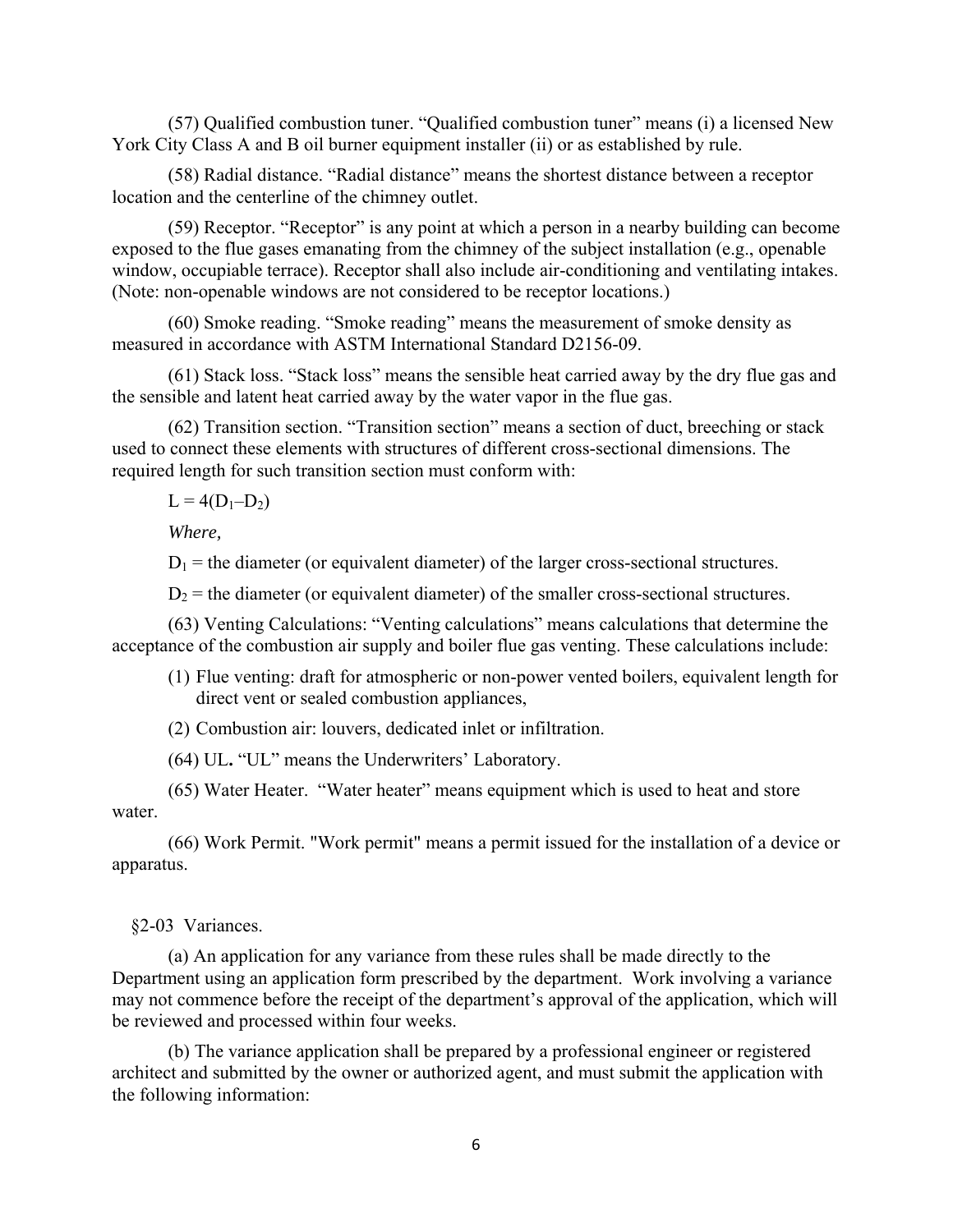(1) Identification of those portions of the rules for which a variance is requested, providing each numbered section and subsection;

 (2) Explanations as to why the procedures required by the rules would cause unreasonable hardship;

 (3) A written proposal describing the alternative procedures the applicant will employ to satisfy the requirement as modified.

 (c) The department will approve or deny the variance application to be filed on a form prescribed by the department, after considering several factors including whether the applicant has demonstrated undue hardship.

§2-04 Application for Work Permit/Certificate of Operation.

 (a) *Filing of application.* (1) The application, supplementary data and calculation sheet(s) and plans must be signed and sealed by a professional engineer or registered architect licensed under §§7202 or 7302 of the New York State Education Law. The application must include all essential details pertaining to the equipment, and the manner in which new equipment will be installed. The department may accept online applications from licensed individuals who preregister with the department. All documents must be professionally certified by the same person.

 (2) Only one type and size of equipment may be included on any one application. For example, a boiler and furnace, different sizes of similar equipment, identical boilers with different (although equivalent) burners must be filed separately.

 (3) When filed, the application must include any supplementary data and calculation sheet(s), plans and any additional forms as may be required by the department.

(4) All filings specifying condensing boilers must be submitted with the installation specific ventilation requirements (louver or mechanical ventilation fan specifics), breeching requirements (dimensions and length specifics), and chimney (stack) requirements (dimensions and height specifics) obtained from the manufacturer. Such calculations and summary sheets must be submitted. The filing engineer must certify that all of the manufacturer's recommendations and specifications will be followed in the use of materials, design, installation, and operation of the condensing boiler. The fresh-air requirements, draft calculations, chimney, and breeching plan required in this section must not apply to condensing boilers.

(b) *Contents of application.* The application must include the following:

 (1) The authorization of the equipment owner and his or her name, address and signature. The signature must be that of the proprietor where the business is a sole proprietorship. If the business is a partnership, the signature must be that of a partner. In the case of a corporation, the signature must be that of an officer of the corporation. In all instances, the signatory must indicate his or her title after his or her signature.

 (2) The certification of the engineer or architect and his name, address, signature and seal.

 (3) A licensed oil-burner installer must certify all oil burning installations and dual-fuel installations. A licensed oil-burner installer or a licensed plumber must certify all gas-fired installations.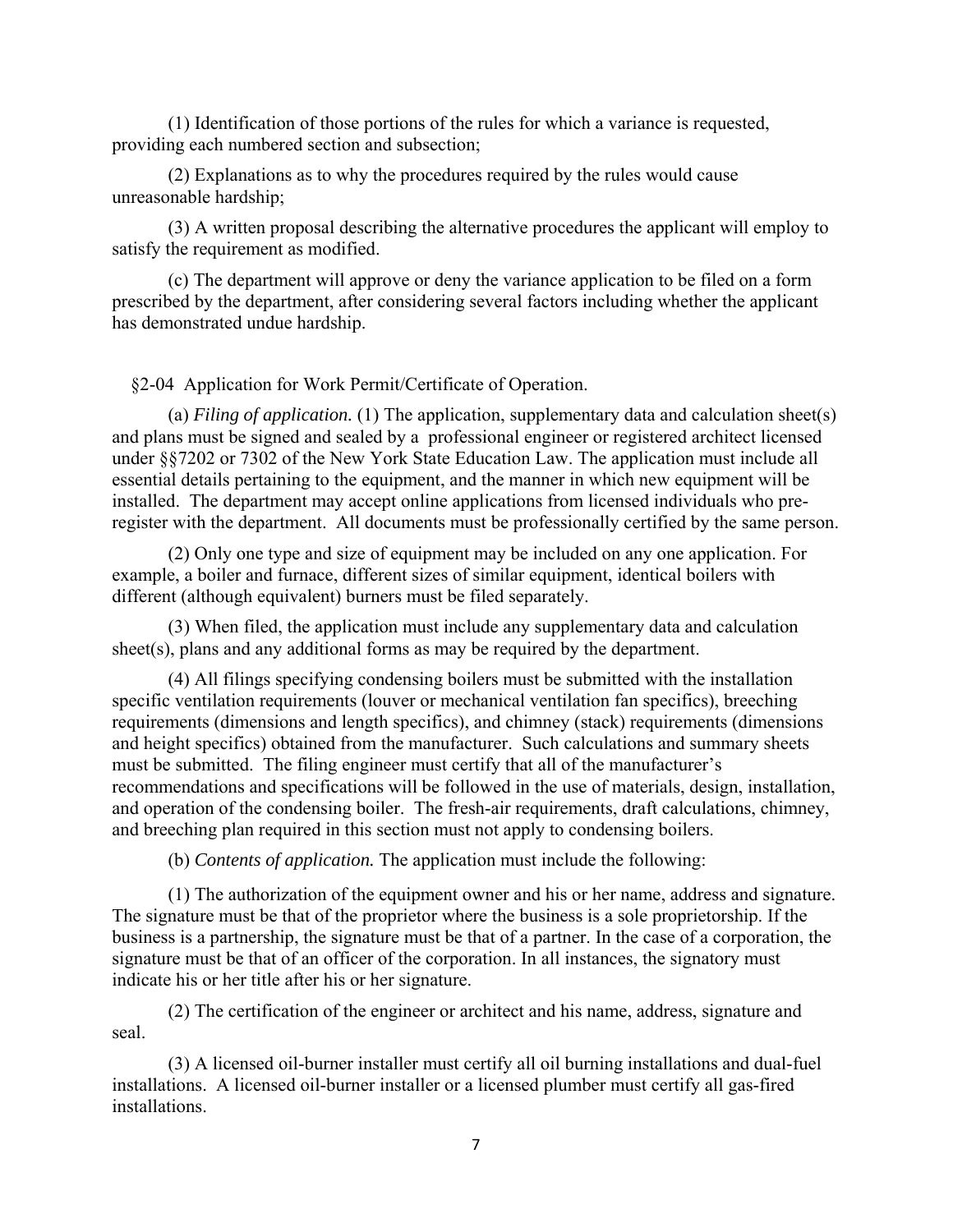(i) If, at the time of filing an application, an installer has not yet been selected, the statement "To be submitted on amendment" must be shown on the application form in place of the certification of the licensed installer. The department will notify the engineer or architect when the application is approved. The work permit will not, however, be issued until the required certification and information is submitted.

 (4) *Heat load calculations.* Heat load calculations must be submitted for new and replacement boilers only when the boiler maximum heat input rate size changes by more than 20 percent greater than the previously filed application of record. Heat load calculations must consist of a summary sheet documenting the boiler horsepower needed to meet the building load condition, consistent with the ASHRAE procedures, *see* 2009 ASHRAE Fundamentals, Chapters 17 and 18.

 (5) *Detailed data on equipment.* Detailed data (as specified here) on the specific type of existing equipment or new equipment which is to be installed. Note that in the case of existing equipment, if a reasonable effort to determine the make and model number proves unsuccessful, an attempt must be made to compare unknown equipment to an equivalent known unit of equipment.

 (6) *Venting Calculations.* Venting calculations for stack draft adequacy must be required for all new buildings, boilers, and chimneys. Calculations must be submitted on a form prescribed by the department or through summary sheets from computerized or hand venting calculations that conform to procedures in 2009 ASHRAE Fundamentals Chapter 21 and 2012 ASHRAE Systems and Equipment Chapter 35. The calculations must be stamped by a professional engineer. If needed, the department reserves the right to request that detailed venting calculations be submitted if further review is required.

 (c) *Plans.* (1) The plans, as specified below, must be filed, with each application and must include the premise address of the installation. The plans must not be smaller than 8  $1/2 \times$ 11 inches nor larger than 11 x 17 inches and details must be shown legibly in black ink on a white background. When approved, the plans must be so designated and returned with the approved work permit. In addition to the specifics indicated below, elevation and plan views of various aspects of the installation must be required to schematically show the location of equipment, apparatus, controls, etc. Non-related piping, valves, electric wiring, controls and other construction details must not be included.

(2) *Plot plan.* The plot plan must include the following:

(i) building location.

(ii) location and names of cross streets and the northerly direction.

(iii) location of the boiler room and the stack outlet.

 (iv) a statement which certifies: "The chimney extends a minimum distance of 3 ft above all construction located within 10 ft of the centerline of the chimney outlet."

 (v) for new chimneys, a statement that certifies: "The minimum radial distance from the centerline of the chimney to an acceptable receptor location is  $\hat{f}$ ," with the distance specified.

 (vi) for existing chimneys, a statement that certifies: "The minimum radial distance from the centerline of the existing chimney to an acceptable receptor location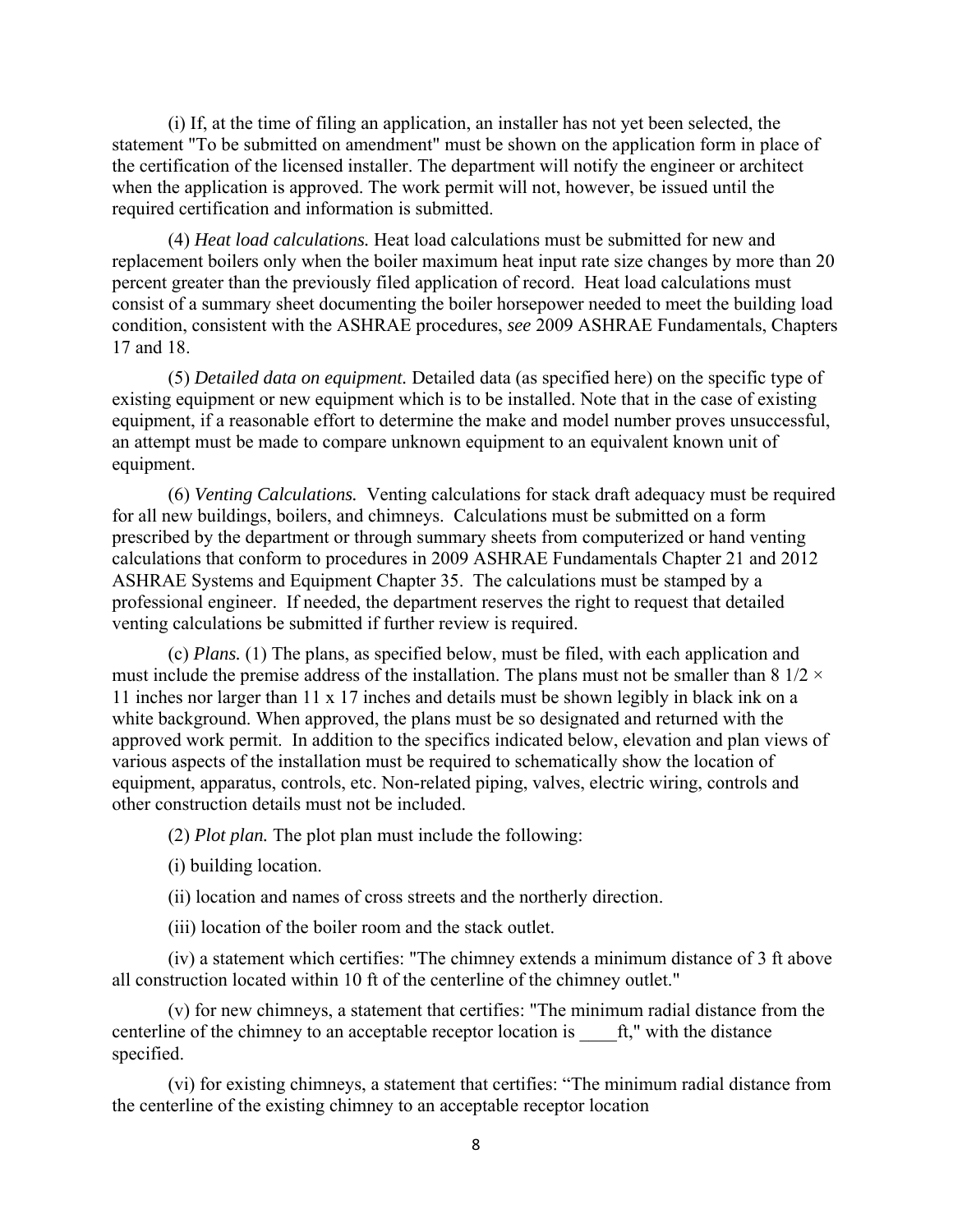(a) located at a height equal to or greater than the chimney outlet is ft and

(b) located below the chimney outlet is  $\hat{f}$ ," with the distance specified.

 (vii) the engineer or architect must determine the distances for subdivisions (iv), (v), and (vi), to be shown in the blank spaces, in accordance with §2-13.

(3) *Boiler room layout.* The boiler room layout must include the following:

(i) boiler location.

(ii) burner location.

 (iii) breeching layout schematic, including the length, elbows, cross sectional dimensions; and location of "test holes." In addition, a plan note must be required which indicates specific compliance with the distance requirements of "test holes" from dampers, etc.

 (iv) location and cross-sectional dimensions of the stack. Only the cross-sectional dimension of the outlet must be required for existing stacks.

 (v) location of fixed ventilation. Ducts and other such pertinent details must be shown and dimensioned. Length, elbows, cross-sectional dimensions and inlet and outlet locations must be included for any new ventilation ducts.

 (vi) location of smoke alarms, draft controls, oil meters, fans, cleanouts, fuel pumps, etc., when applicable. These locations may be shown schematically.

 (vii) locations of all combustion equipment located in the same room or on the same stack and not covered by the subject application, including the manufacturer, model number, and fuel delivery rate when not shown on the application. The fixed ventilation supplied for all combustion equipment must be clearly shown on the plans, even if all such equipment is not covered by the subject application.

 (viii) a plan note must be acceptable in all instances where they serve the same purpose as plan details.

(4) *Boiler plan.* The boiler plan must include the following:

(i) plan and elevation views of the boiler showing overall boiler dimensions.

(ii) combustion chamber dimensions.

(iii) furnace volume and heat release calculations.

 When the manufacturer's drawings with specifications are being submitted as a boiler plan, all copies must also specifically contain the model number, boiler gross output, actual total furnace volume, heat release, address of premise. Field measurements can be accepted for existing boilers in place of the manufacturer's drawings. Professional engineer/registered architect seal and signature is required for manufacturer's drawings and field measurement submittals.

 (5) *Certificate of Compliance.* All oil-fired boilers and associated burners, boiler/burner assemblies, and control equipment installed under this chapter must comply with the following equipment acceptance requirements. This ensures that such equipment meets the minimum design and performance standards of the department. The list of accepted equipment will be posted on the internet, through a web portal that is linked to nyc.gov or any successor website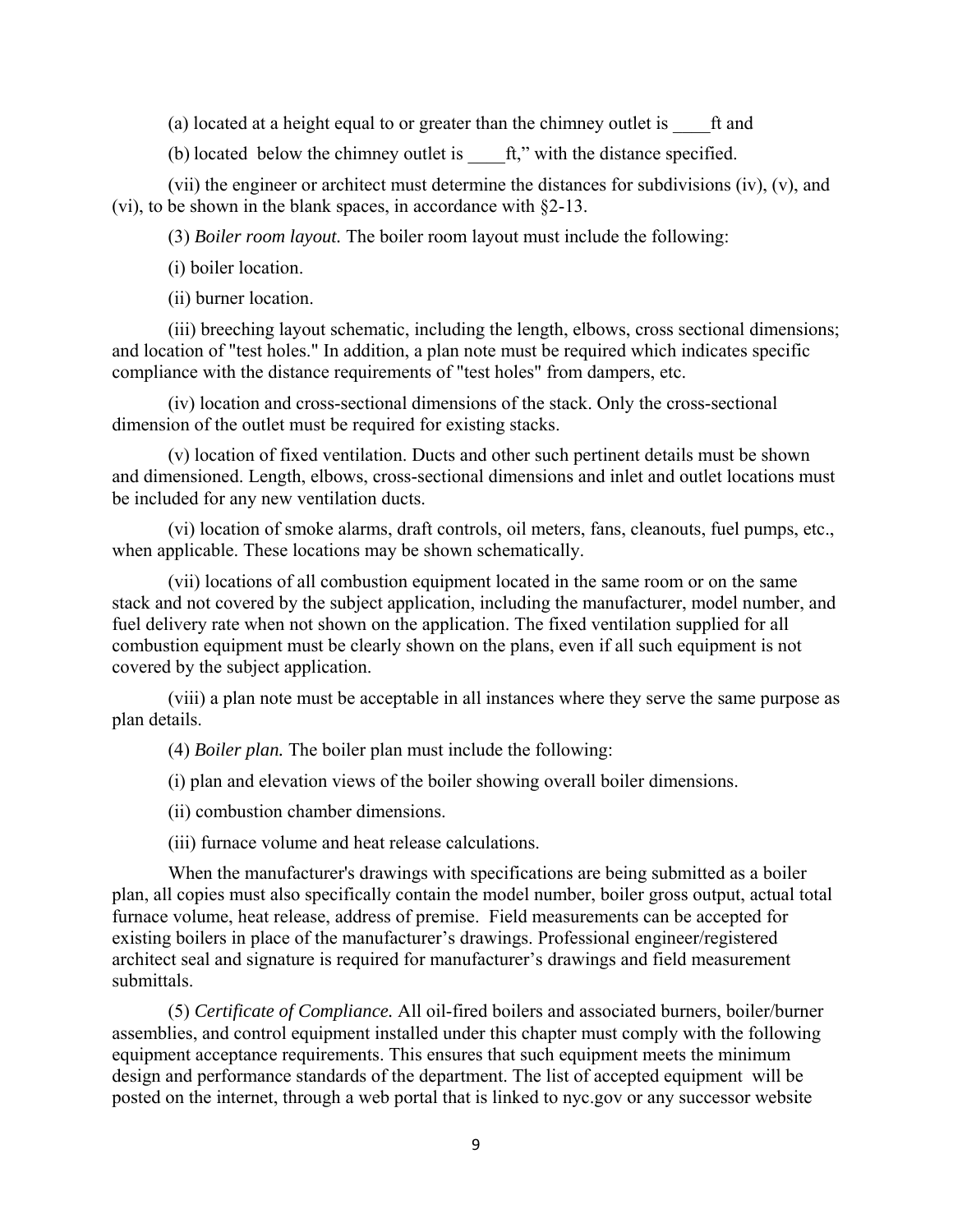maintained by, or on behalf, of the city of New York. Equipment may be added to the list of accepted equipment upon application from the manufacturer on a form prescribed by the department, or where the department determines that the equipment has performed in a satisfactory manner.

Equipment Acceptance Requirements

- (a) *List of accepted equipment.* If the application for the work permit is to install equipment that appears on the list of accepted equipment, no additional certification is required.
- (b) *UL/CSA/ETL listed equipment.* If the application for the work permit is to install equipment that is listed by UL, CSA Group, or ETL, a certification of compliance from a professional engineer must be submitted on a form prescribed by the department.
- (c) *Unlisted and custom equipment.* If the application for the work permit is to install custom equipment, or equipment that is not on the department's list of accepted equipment and is not UL, CSA Group, or ETL-listed, a certification of compliance from a professional engineer must be submitted on a form prescribed by the department.

#### §2-05

 *§*2-06Field Verification.

(a)(1) *New certificate of operation requests*. A request for inspection must be submitted by the installer or owner and must include the installer's certification that the installation has been completed in accordance with the Notice of Application/Plans Approval and is ready for inspection.

(2) The request for inspection must be submitted using forms prescribed by the department. The request must be submitted within thirty days of the equipment being capable of operation and before the expiration of the work permit.

(b) *Certificate of operation renewals*. The owner of a device that is required to have a certificate of operation or the owner's authorized representative must submit a request for inspection using a form prescribed by the department.

(c) *Appointments*. An appointment, arranged by the department, must be made such that the installer or owner must meet the department's engineer at the specified time and meeting place. Installations must be complete and ready for testing when the inspecting engineer(s) arrives.

The owner or his representative must ensure that the following facilities and/or conditions exist so as to enable the department's engineer to properly evaluate the installation:

(1) That entry and suitable access to all parts of the equipment and apparatus is provided.

(2) That adequate lighting is provided throughout the boiler room.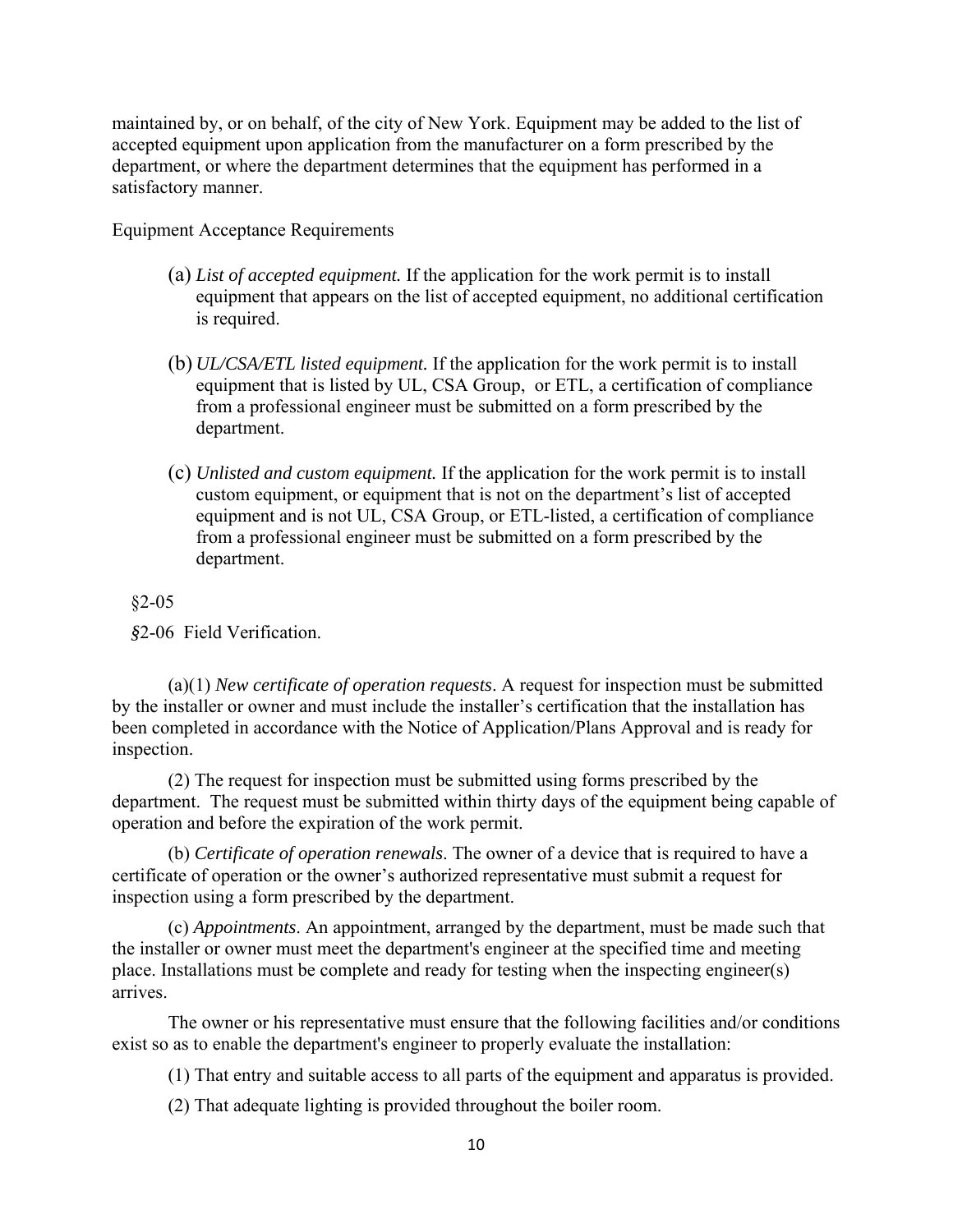(3) That facilities, not necessarily of a permanent nature (for example a sturdy, appropriately sized ladder, or ladders), are provided to enable proper verification and testing of the installation. Wooden ladders are not acceptable.

 (4) That the boiler room has no health and safety hazards. The existence of disintegrating suspected asbestos containing material, water or steam leak from a pressurized boiler, flue gas leak from the breeching, inadequate lighting, or any other hazard will preclude an inspection and performance test and will result in the issuance of a Notice of Installation Disapproval.

 (5) That all equipment can be readily identified with regard to make, model, type, and any other applicable characteristics or designations.

 (d) *Approvals and Reinspections. (i)* Upon completion of a satisfactory performance test and approval of inspection, the design firing rate of the burner must not be increased without notification to the department, and modification to the work permit / plan approval.

 (ii) A reinspection will be required for failed performance tests and/or a disapproval of inspection. An additional form prescribed by the department must be submitted in order for the reinspection to occur.

§2-07 Cancellation of Field Appointments.

 (a) A request to cancel an appointment must be submitted in writing at least 2 business days before the inspection date unless due to an emergency.

 (b) The request for a new inspection must be made in accordance with §2-06 of these rules.

 (c) A second inspection cancellation for the same equipment will result in the issuance of a Notice of Installation Disapproval.

§2-08 Performance Testing.

 (a) *Performance requirements.* (1) All installations, including pre-existing equipment, must be required to operate such that upon evaluation of performance tests (as outlined in subdivision (e) below) it is determined that they meet the following minimum requirements:

 (2) When the boiler is fired at 80 to 110 percent of the burner's maximum operational oil/gas delivery rate as specified in the application, provided that this is less than the burner's maximum design oil/gas delivery rate, oil burning installations must have a combustion efficiency of at least 83 percent and gas burning installations must have a combustion efficiency of at least 80 percent. Dual-fuel installations must meet the requirements for each respective fuel.

 Oil fired installations which cannot achieve a combustion efficiency of at least 83 percent but which can achieve a combustion efficiency of at least 80 percent will have no more than one renewal cycle (three years) in which to perform necessary alterations to bring the equipment into compliance. Gas fired installations which cannot achieve a combustion efficiency of at least 80 percent will have one renewal cycle (three years) in which to perform necessary alterations to bring the equipment into compliance.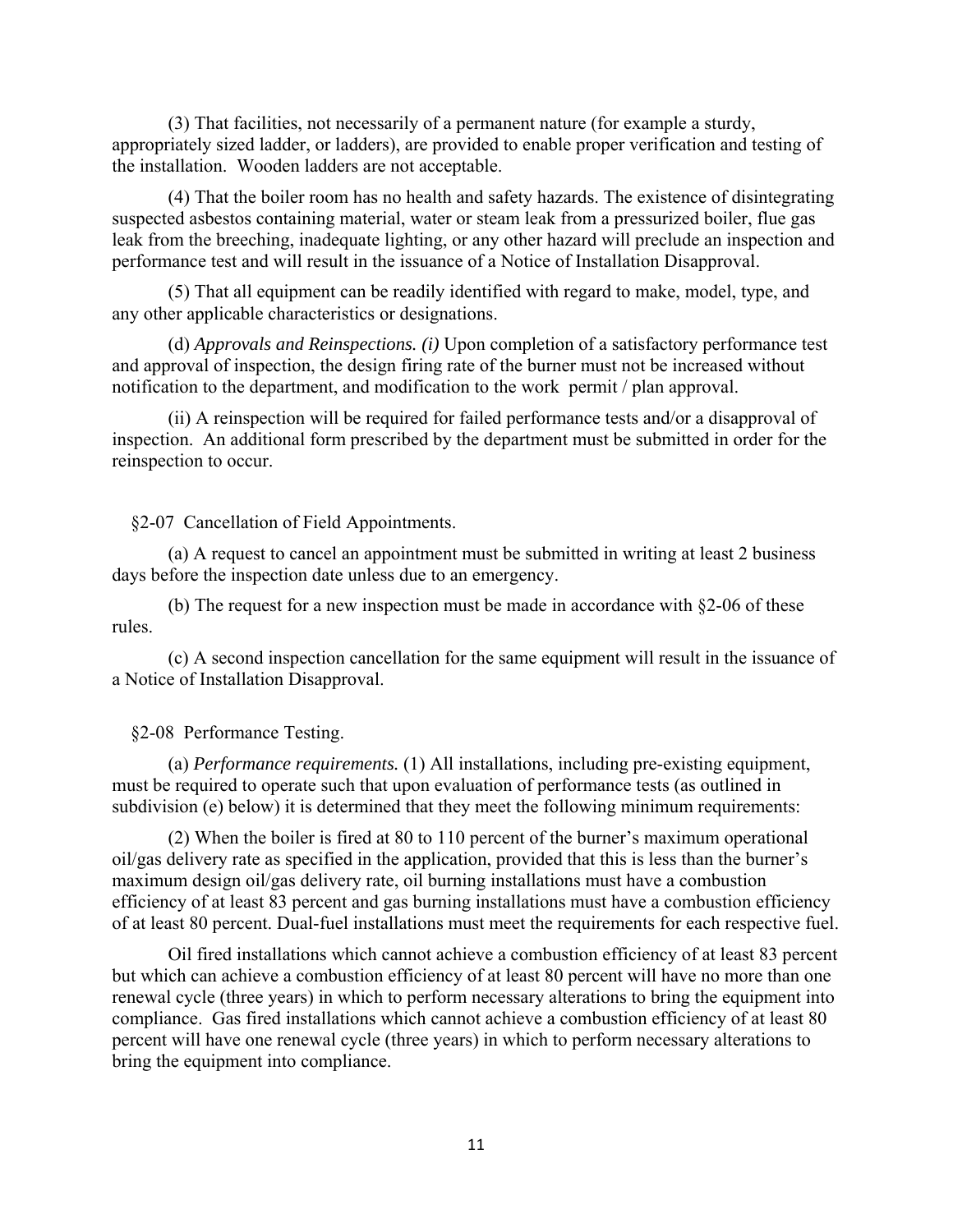(3) When the boiler is fired at 80 to 110 percent of the burner's maximum operational oil/gas delivery rate as specified in the application, provided that this is less than the burner's maximum design oil/gas delivery rate, the maximum acceptable smoke reading must be smoke spot no. 3 in accordance with ASTM International Standard D2156-09.

 (4) When the boiler is fired at 80 to 110 percent of the burner's maximum operational oil/gas delivery rate as specified in the application, provided that this is less than the burner's maximum design oil/gas delivery rate), the installation must be capable of providing adequate pressure differential (e.g., draft) at conditions specified in subdivision (e) of this section.

 (5) For installations which have low-high-low-off or modulating combustion controls, adherence to the requirements in paragraphs (a)(1) and (2), listed above, must also be demonstrated when the burner is fired at low-fire. For installations which utilize modulating combustion controls, the department requires and reserves the right to verify that the performance requirements in paragraphs (a)(1) and (2), listed above, are also met at intermediate firing rates.

(6) For multiple boiler installations the requirements in paragraphs (a)(1), (2), (3) and (4), listed above, must be demonstrated for each boiler when said boilers are operated simultaneously rather than individually when there is sufficient load demand from the premise. However, each boiler in a multiple boiler installation, when fired separately (i.e., all other boilers are shut down), must also meet these requirements and the department reserves the right to verify same.

(7) In no case must the flame impinge on any interior surface within the furnace.

 (b) *Preparation for performance tests.* In order to facilitate implementation of the performance test by the department's engineer, provision must be made by the installer, sufficiently in advance of the scheduled inspection, such that:

 (1) Continuous, uninterrupted operation of the boiler at 80 to 110 percent of the burner's maximum operational oil/gas delivery rate as specified in the application, provided that this is less than the burner's maximum design oil/gas delivery rate, for a minimum period of twenty minutes is insured. Under no circumstances must the boiler pressure relief valve(s) be tampered with to accomplish this.

 (2) Two 3/8 inch diameter holes are provided in the breeching, approximately 4 inches apart and placed so that the one closest to the boiler is approximately one breeching diameter downstream from the boiler outlet. Since these holes must be used for the measurement of boiler outlet gas temperature, percentage of  $O_2$  and smoke reading, it is important that they be placed in the system such that air infiltration from a barometric damper, smoke alarm port, etc., does not affect the composition of the combustion gases.

 (3) Two 3/8 inch diameter holes are provided in the breeching placed one on each side of any power operated draft regulator damper, approximately one breeching diameter from the centerline of the damper. Note that the location of one or both of these holes may, of necessity, be in the boiler outlet.

 (4) All test holes are a minimum of one breeching diameter from any flow disturbance such as a bend, expansion or contraction.

(5) Any insulation is neatly removed from approximately a  $4" \times 4"$  area surrounding any test hole in the breeching.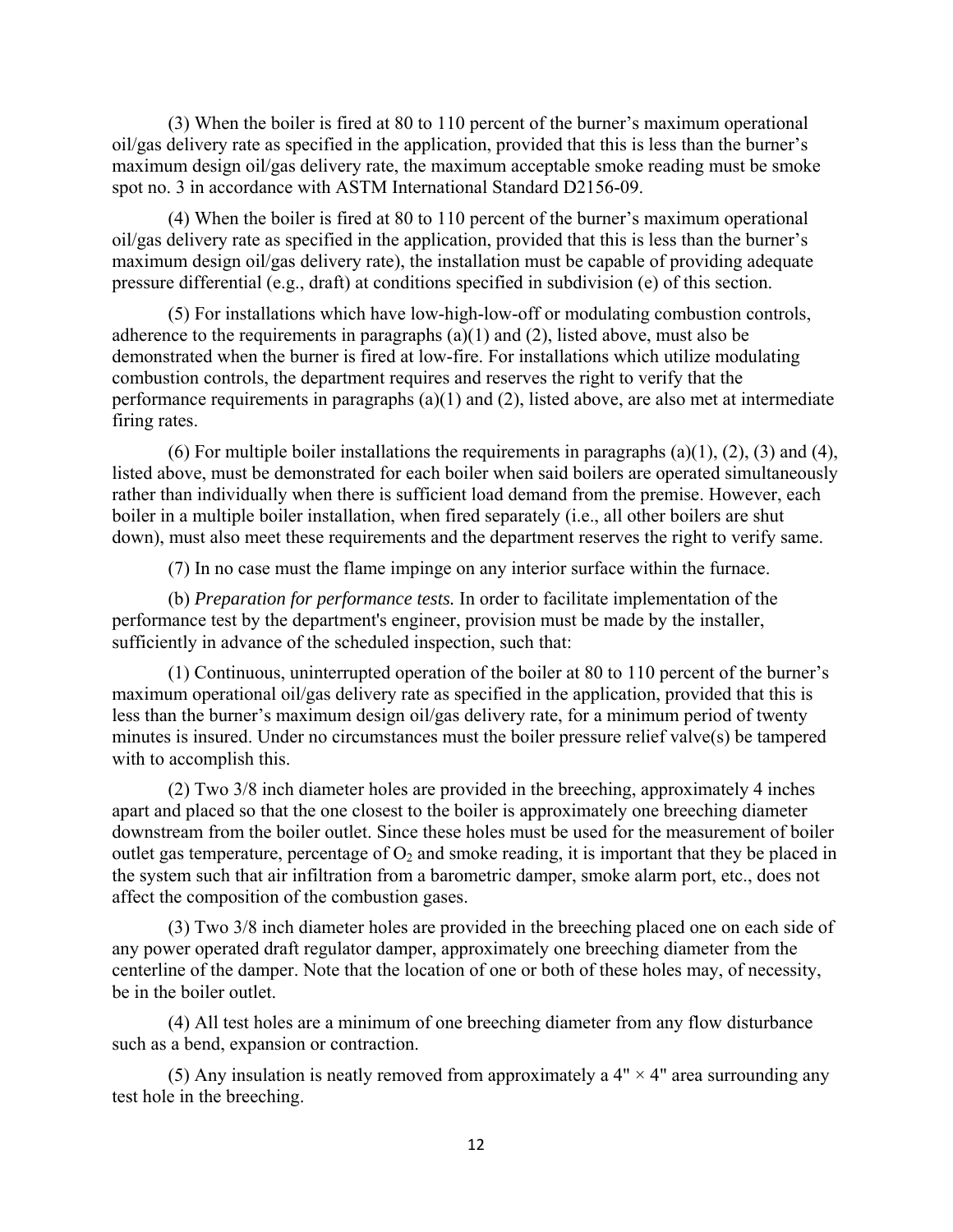(6) All test holes are kept closed with a sheet metal screw or other acceptable method when not being used for testing purposes. All test holes must be marked in such a way that their location can be readily determined.

 (c) *Performance test equipment.* All test data obtained during the performance test must be recorded on a form provided by the department.

 (d) *Procedure for performance tests.* The following is an outline of the procedure which must be used to obtain data necessary for evaluating the performance of an installation and determining whether it meets the requirements specified in subdivision (a), above.

 (1) Verify that all conditions in the boiler room are characteristic of proper operating conditions (i.e., boiler room door is shut, non-fixed ventilation sources such as windows are shut, etc.).

 (2) The burner must be started up and operated at 80 to 110 percent of the burner maximum operational oil/gas delivery rate as specified in the application, provided that this is less than the burner's maximum design oil/gas delivery rate, depending on the demand load throughout the sequence of steps specified in paragraph (4) below.

 (3) The probe(s) of the testing equipment must be inserted into the test holes provided at the required locations.

 (4) Commencing after burner startup, boiler outlet gas temperature must be read at one minute intervals until the difference between two successive readings is not greater than 5°F at which time steady state conditions will be assumed and the following data must be obtained and recorded:

 (i) The boiler outlet gas temperature must be determined. In addition, the ambient air boiler room temperature in the vicinity of the burner must be determined.

(ii) The percent oxygen  $(O_2)$  in the flue gas must be determined.

 (iii) The pressure differential across the damper of a power operated draft regulator must be determined. This is not applicable to condensing boilers.

 (A) The pressure differential measurements and the gas temperature and outside ambient air temperature measurements must be used to determine whether adequate pressure differential (e.g., draft) can be provided when outside ambient air temperature is 94°F.

 (B) When a power operated draft regulator is used, the pressure differential measured across the damper must be equal to or greater than the value obtained when the height of the stack (H) is multiplied by  $\Delta$ Dr/H, i.e.

## $\Delta P$  > H × ( $\Delta Dr/H$ )

where,  $\Delta P$ (inches H<sub>2</sub>O) is the pressure differential measured across the power operated draft regulator damper.

 $\Delta$ Dr/H(inches H<sub>2</sub>O/ft) is the differential draft per foot obtained from Table I using the outside ambient temperature measured when the performance test was conducted.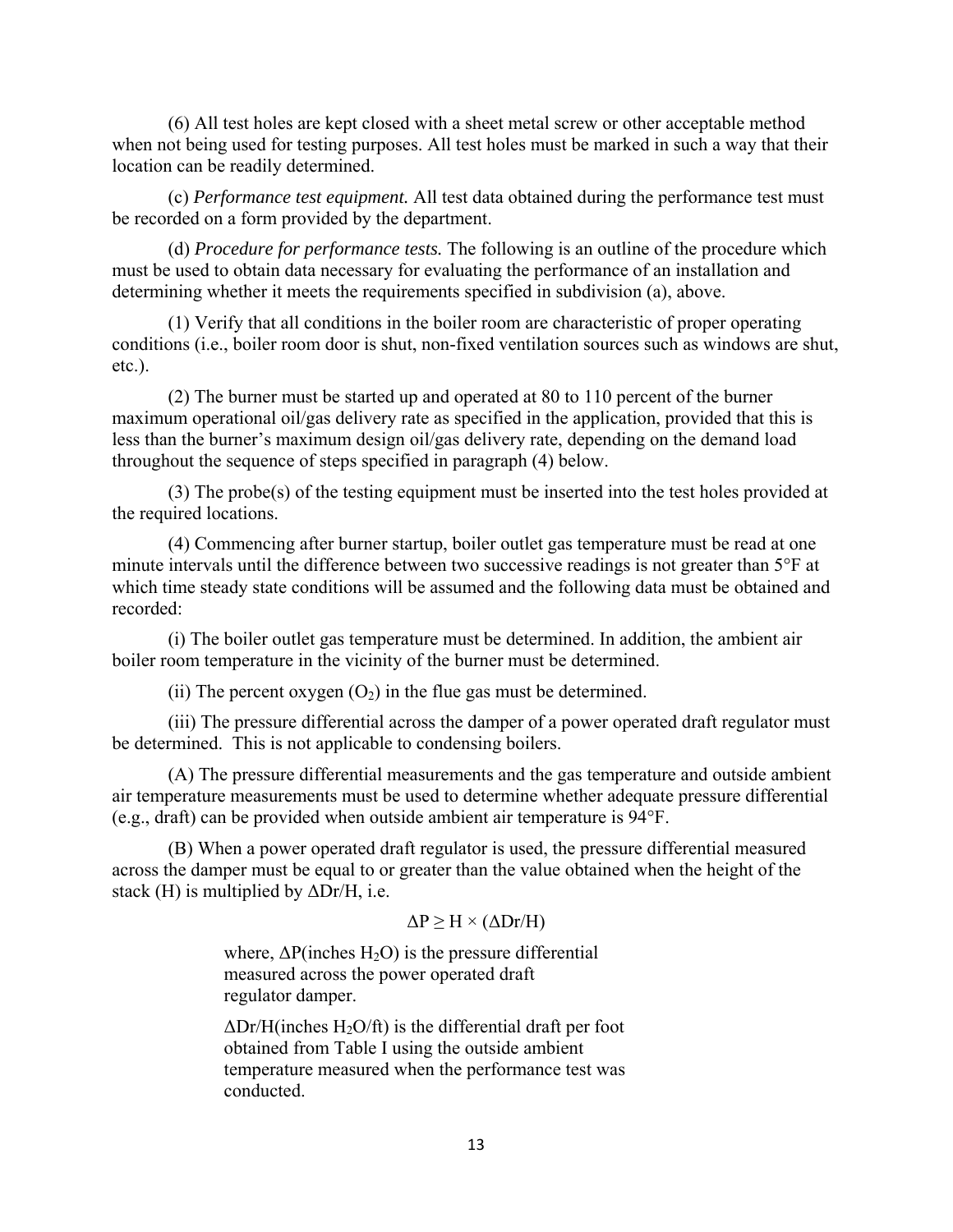H(feet) is the height of the stack.

 (C) When a barometric or manual damper is used, the theoretical pressure differential caused by the barometric or manual damper must be equal to or greater than the value obtained when the height of the stack is multiplied by  $\Delta$ Dr/H, i.e.

$$
\Delta P \ge H \times (\Delta Dr/H)
$$

where  $\Delta P$ ,  $\Delta Dr/H$ , and H are defined in (B).

 The static pressure is measured at the boiler outlet. The barometric damper or manual damper is gradually opened until the calculated  $\Delta P$  is measured. The barometric damper is then returned to its original setting and the manual damper is then returned to its initial position and fixed.

 The department will review alternative demonstrations of adequate pressure differential if they comply with 2009 ASHRAE Fundamentals Chapter 21, and are stamped by a professional engineer.

 (5) The smoke reading must be determined and recorded in accordance with ASTM D2156 (2009).

 (6) For boilers which have low-high-low-off or modulating controls, upon completion of the above sequence of steps, the burner firing rate must be changed to low-fire for all boilers with a maximum heat input rating greater than 4.2 million Btu per hour.

 (7) Dual-fuel burners will be tested separately for oil and gas on high fire and on low-fire if the maximum heat input rating is greater than 4.2 million Btu per hour.

 (8) For multiple boiler installations, all boilers must be started up and operated simultaneously at 80 to 110 percent of their respective maximum operational oil/gas delivery rates as specified in the application, provided that this is less than the burner's maximum design oil/gas delivery rate, and the boiler outlet gas temperature, boiler room ambient air temperature, percentage of  $O_2$ , smoke reading, and pressure differential must be determined for each boiler. The burner firing rates for all boilers must then be changed to their respective low-fire firing rates, and the boiler outlet gas temperature, boiler room ambient air temperature, percentage of  $O_2$  in the flue gas, and smoke reading, must be determined for each boiler at this firing rate.

 (e) *Evaluation.* The boiler outlet gas temperature, boiler room air temperature, percentage of  $O_2$  in the flue gas, draft measurement, and smoke reading data must be used to determine whether the installation meets the minimum performance requirements for combustion efficiency, adequate reserve draft and smoke reading.

§2-09 Annual Tune-ups and Record Keeping Requirements

 An owner of equipment that is required to have a certificate of operation must perform annual tune-ups and combustion tests. Records of the dates and procedures of each tune-up and results of these tests must be kept by the owner for a minimum of five years and must be submitted within five business days if requested by the department.

(a) *Annual equipment tune-ups and combustion efficiency test*. (1) The owner of the equipment must commission a tune-up for the equipment and test the combustion efficiency. The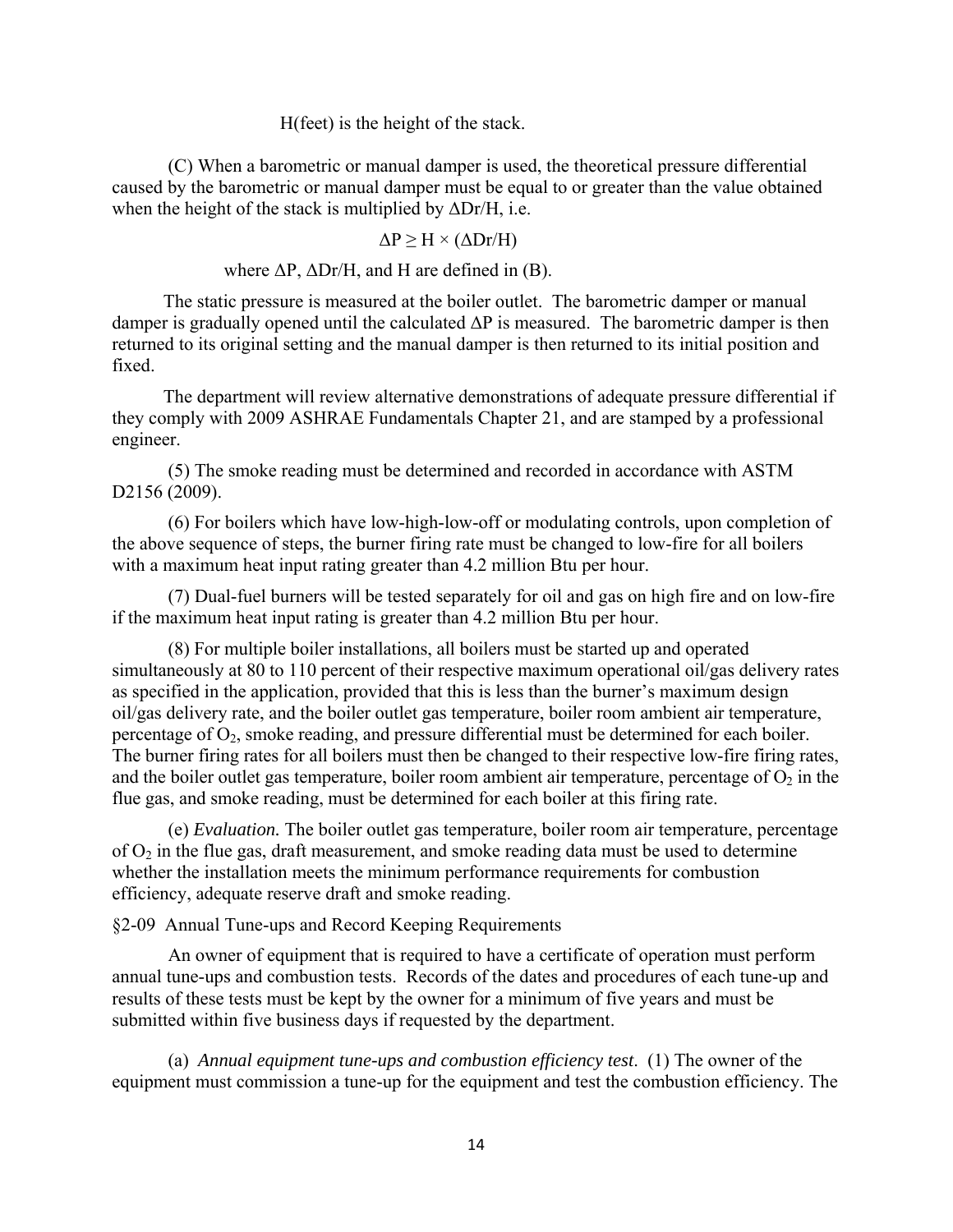tune-up and combustion efficiency test must occur at both high-fire and normal operating conditions.

(i) A qualified combustion tester must perform a combustion efficiency test for each piece of equipment and each oil fired boiler in accordance with  $\S2-08(a)(1)$ .

(ii) The tune-up required to increase boiler efficiency must be conducted in accordance with Subpart JJJJJJ of Part 63 of Title 40 of the Code of Federal Regulations and the guidelines outlined by the department. The results of the tune-up must be recorded on a form provided by the department.

(b) *Combustion Analyzer Requirements*. (1) The combustion efficiency test must be performed using a qualified combustion analyzer that has passed an annual calibration test. The results of the annual calibration test must be kept and be submitted within five business days if requested by the department. If the minimum combustion efficiencies are not achieved, it is the responsibility of the owner to ensure proper maintenance and repairs occur.

(2) The equipment used must conform with the following requirements:

|                | Accuracy | Resolution            |  |  |
|----------------|----------|-----------------------|--|--|
| Oxygen $(O_2)$ | $+0.2%$  | $0.1\%$               |  |  |
| Pressure/Draft |          | $0.04$ " water column |  |  |
| Temperature    | $+0.5%$  | ስ 1 ሆ                 |  |  |

An optional test using the following standards may be applied as provided in the following chart:

|                      | Accuracy                    | Resolution |
|----------------------|-----------------------------|------------|
| Carbon Monoxide (CO) | $+2$ ppm at 0.0 to 39.9 ppm | $0.1$ ppm  |
|                      | $+5\%$ at 40.0 to 500 ppm   |            |
| Nitric Oxide (NO)    | $+5$ ppm at 0-100 ppm       | 1 ppm      |
|                      | $+5\%$ 101-2000 ppm         |            |

(3) The following procedure must be followed in the use of the combustion analyzer:

(i) Set up the combustion analyzer per manufacturer's instructions. In uncontaminated air (outdoor) start the analyzer and allow unit to complete the zeroing process. Never allow the analyzer to zero in the breeching.

(ii) Verify that the combustion analyzer condensate/water trap plug/access is properly sealed, that there is no water in the water trap, and thermocouple tip is not touching the side of probe tube. The test and record measurement criteria must be provided on a form prescribed by the department.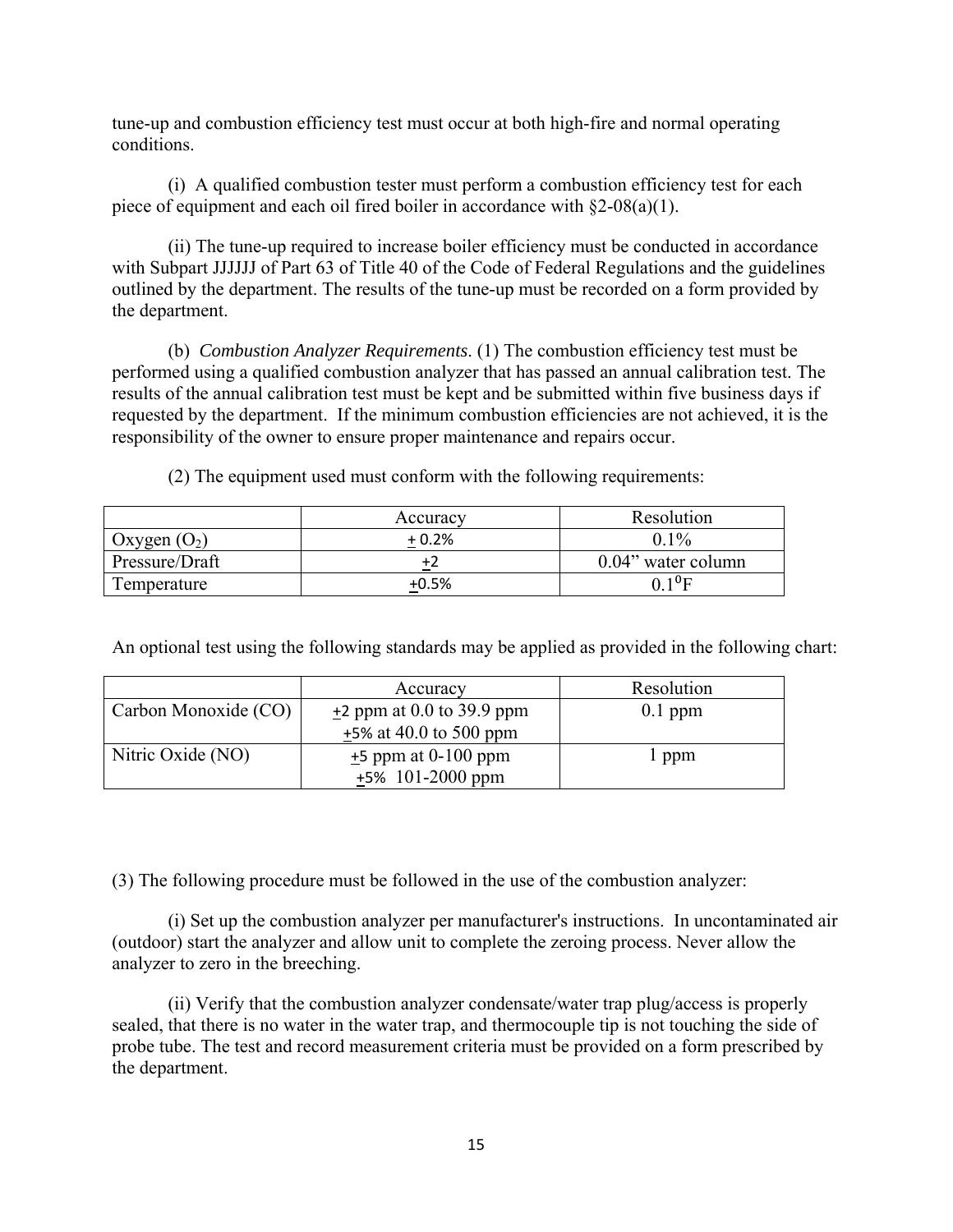### $§2 - 10$

### §2-11 Installation Design.

(a) *General considerations.* (1) All equipment and apparatuses, in addition to complying with the requirements of the department, must also meet the requirements of other agencies, such as the New York City Board of Standards and Appeals, the Fire Department of New York, and the New York City Department of Buildings. Compliance with any requirements of either New York State or federal rules and regulations that may be instituted and not covered here is required.

 In the absence of any regulatory provisions, consideration must be given to recommendations published in the standards of nationally recognized organizations. These organizations include the American National Standards Institute, the American Society of Heating, Refrigerating and Air Conditioning Engineers, the American Society of Mechanical Engineers, the American Gas Institute, Underwriters' Laboratories, and the National Fire Protection Association, and the recommendations of equipment or apparatus manufacturers.

(2) The design engineer must estimate the heat demand before selecting a boiler or boilers. When application is made for an installation for a new structure or for a replacement boiler (when the boiler maximum heat input rating size is increased by more than 20 percent from the previously filed application of record), the analysis and calculations for estimating the heat demand must be submitted in a form acceptable to the department. This must be done in accordance with the procedures prescribed by the 2009 ASHRAE Fundamentals Handbook, or as required for the New York City Energy Conservation Code, as codified in Chapter 10 of Title 28 of the New York City Administrative Code, and as accepted by the department.

(3) For dual-fuel installations using #6 or #4 fuel oil as a back-up fuel for natural gas, design requirements set forth by the department must be followed. However, these installations must still meet the #2 fuel oil emission standards and must be held to the most recent performance requirements.

(b) *Fuel burners.* (1) An oil burner must be capable of atomizing the oil by properly mixing it with adequate combustion air. A gas-fired burner must be capable of mixing the gas with adequate combustion air.

(2) A new burner must be listed by UL, CSA Group, ETL, or any other national recognized testing laboratory that uses UL testing conditions and have their Listing Mark label.

(3) A new burner, except for atmospheric equipment, must have, integral with it, a fan which is capable of supplying all combustion air.

(4) A burner must be sized such that, when fired with a boiler, the fuel delivery rate is within 80 percent and 110 percent of the maximum heat input rating of the boiler.

(c) *Fresh Air Requirements.* (1) Provision must be made to provide a sufficient amount of air for proper combustion (to the oil-or natural gas-burning equipment room) and, in addition, a sufficient amount of bypass air necessary for the proper operation of a barometric damper when used. In addition, sufficient air must be provided to adequately ventilate the room and maintain the ambient temperature at safe and comfortable limits under normal conditions of use. In all cases a separate ventilation system must be provided independent of any other ventilation system.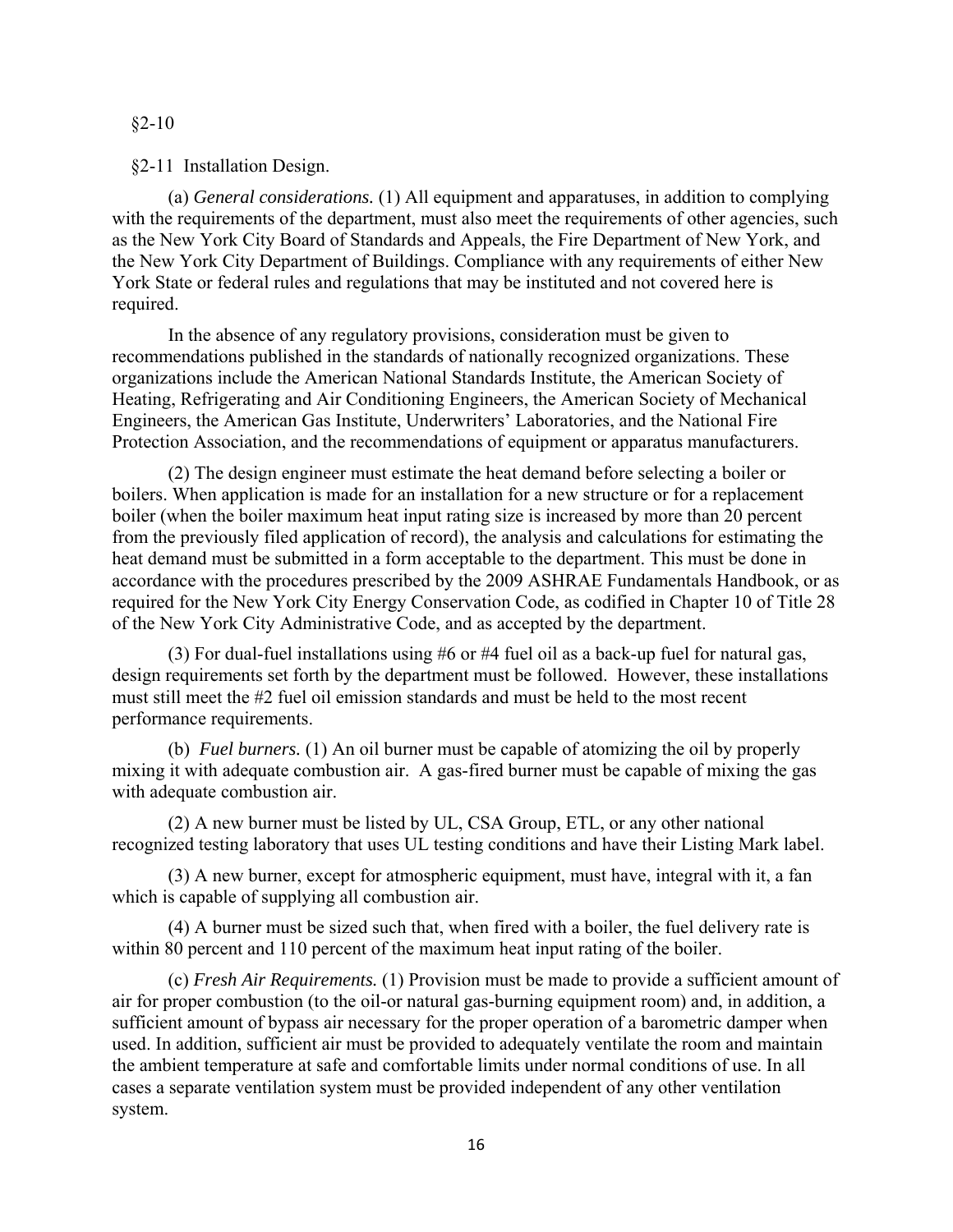(i) Mechanical ventilation must be designed such that 226 cfm  $\omega$  94°F is provided for each million Btu per hour for up to 30 percent excess combustion air. Larger fan capacities would be needed for installations operating with greater than 30 percent excess combustion air. In all cases, where the combustion air is not ducted directly from the outside to the burner air intake, the room in which the burning equipment is located must be maintained at a pressure not less than outside atmospheric pressure. Exhaust fans are acceptable for ventilation provided the net ventilation is greater than or equal to the amount required for combustion.

(ii) When mechanical ventilation is not utilized, the minimum requirement for combustion air entrance must be a louvered opening in a wall to the outside air. The louvered opening must have a net free area of 86 square inches for every one million Btu per hour (based on the maximum heat input rating) and must never be less than the average internal crosssectional area of the chimney. In addition, the net free area of the louver must be increased in size equivalent to the opening of a barometric damper or dampers, when provided, for bypass air. When necessary, a subway type grate over a vault below the sidewalk may be permitted as long as the net free area requirement is met and suitable drainage facilities are provided. The net free area when the actual louver efficiency is unknown must be based on a maximum efficiency of 60 percent for both motorized and fixed metal single vane louvers and 50 percent for fixed metal double vane louvers. Where the efficiency of the louver can be demonstrated by the manufacturer to be greater than the above, the greater value may be used. The area of the louver is to be based on the inside frame dimensions and not the outside or nominal dimensions. The louver must be so constructed or suitably located or protected (i.e., cinder blocks, metal bars) so that it cannot be crushed or deformed since this would diminish the free area. Furthermore, any diminution of free area due to protective devices must be considered. Screening over louvers, if provided, must be not smaller than 1/4 inch mesh and must be readily accessible for cleaning.

(iii) When ducts are required to provide fresh air, they must meet the same minimum requirement for cross-sectional area as specified in subparagraph (ii) above. Note that a louver is not required where ducts are utilized to provide ventilation, although, consideration should be given to protective devices and any diminution of free area resulting from same. Access ports must be provided for the purpose of cleaning and observing conditions within the duct(s). All access ports must be ample size, but not less than  $8 \times 8$  inches. A tight metal fitting cover must be provided for each port. All ports must be closed when not in use.

(A) Access ports for cleanout must be located to allow accessibility to all duct sections and must be placed at intervals to allow for safe and reasonable access to all sections of the breeching for the purposes of cleaning. The number of clean-outs must be determined by the configuration of the duct lay-out. Every duct must be provided with at least one access port for cleanout.

(B) Access ports for observation purposes must be provided within one diameter of all internal dampers.

(C) One access port may be used to serve both functions if suitably located.

(iv) Motorized louvers or motorized dampers in ducts must be provided, on installations where the maximum heat input rate of the boiler(s) is 7.0 million Btu per hour or greater which must close off the admission of combustion air during burner-off periods.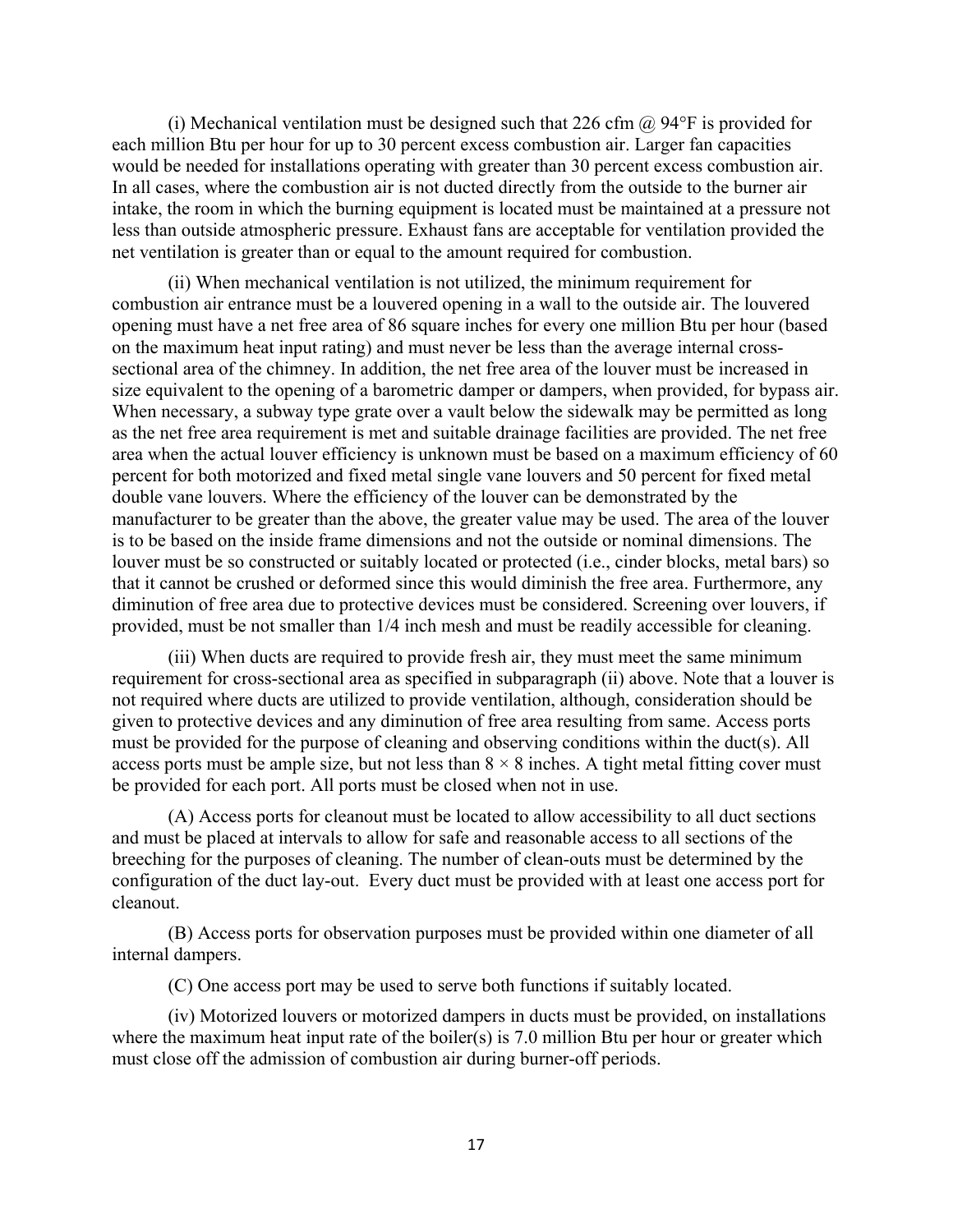(2) Breeching must be installed so as to vent the combustion gases from the boiler to the chimney.

(i) Access ports must be provided for the purpose of cleaning and observing conditions within the breeching. All access ports must be of ample size but not less than  $8 \times 8$  inches. A tight fitting metal cover must be provided for each port. All ports must be closed when not in use.

 (A) Access ports for the cleanout of oil burning installations must be located to allow accessibility to all breeching sections and must be placed at intervals to allow for safe and reasonable access to all sections of the breeching for the purposes of cleaning. The number of clean-outs must be determined by the configuration of the breeching lay-out. Every breeching must be provided with at least one access port for cleanout.

(B) For short breeching runs (less than 15 feet in total), the barometric damper may be used as the clean-out port.

(C) Access ports for observation purposes must be provided within one diameter of all internal motorized damper locations.

(D) One access port may be used to serve both functions if suitably located.

(ii) The following should be considered when designing a new breeching:

 (A) The equivalent inside diameter should normally be no smaller than the outlet of the boiler and should be sized on the basis of maintaining a flue gas velocity not greater than 30 feet per second.

 (B) Breechings should be as short and straight as possible to prevent unnecessary draft losses (which may necessitate larger chimneys, induced draft fans, etc.).

 (C) Breechings should be constructed so that changes in direction, shape and crosssectional area are accomplished separately. All such changes should be accomplished as gradually as possible to eliminate turbulence with consequent adverse effects on available draft. If the width of breeching is greater than the inside width of the chimney, a contoured transition piece should be installed. The transition section should maintain the area of the breeching while altering its configuration so as not to exceed the chimney width.

 (D) The breeching connection to the chimney should be such that it ends flush with the inside surface of the chimney.

 (3) Chimneys must be designed and installed so as to vent the products of combustion to the atmosphere while at the same time avoiding a potential or actual nuisance. Chimneys must not be fitted with raincaps or covers of any kind.

 (i) New chimneys or reconstructed chimneys must be of tight construction and must be provided with a cleanout chamber at the base. The chamber must have a horizontal crosssectional area equal to that of the chimney and must be equipped with a tightly fitted metal door of ample size but not less than  $8 \times 8$  inches. The bottom of the breeching must be located at least one chimney diameter above the base of the cleanout chamber. Factory-made chimneys and special gas vents must be installed per the manufacturer's specifications.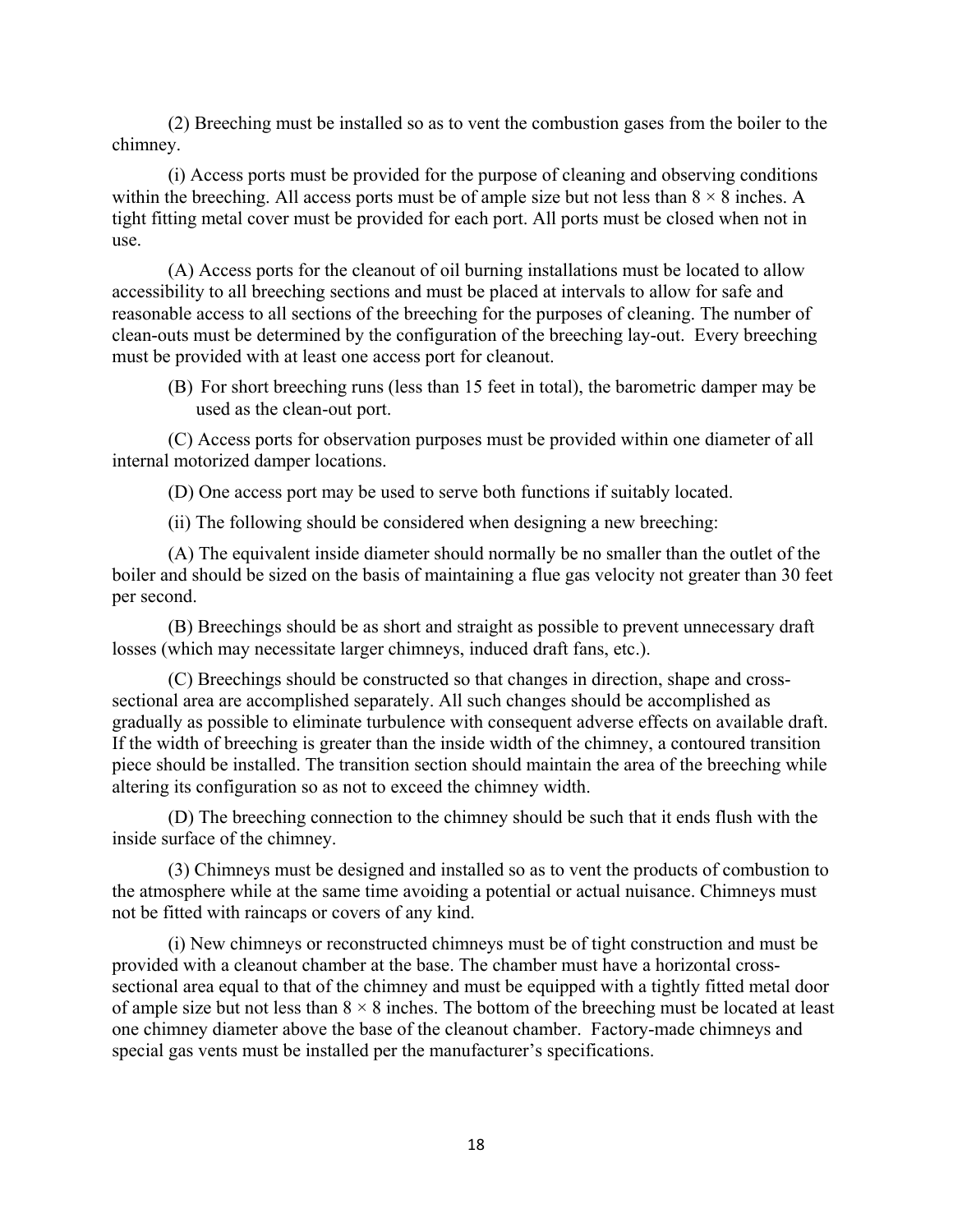(d) *Control devices.* (1) A boiler must be provided with acceptable control device(s) so as to maintain the desired boiler output under all normal operating conditions to meet the minimum performance requirements described in section 2-08 of this title.

 (2) A burner must be provided with acceptable control device(s) so as to maintain the desired fuel-air ratio under all normal operating conditions to assure complete and smokeless combustion.

 (3) The burner control system must be permanently interlocked, unless the system is continuously staffed and supervised, with all ventilation fans, motorized louvers and dampers to prevent operation of the burner without the proper operation of the fan, louver, or damper. This must be accomplished with an air switch, or other approved means, to assure that the fan is operating or that the louver/damper has opened before the main fuel valve opens. This requirement does not prohibit operating fans and opening louvers or dampers for ventilation purposes during periods when the burner(s) are not in operation, although continuous, uninterrupted operation of the fan, independent of the burner, must not be permitted except for existing central ventilation systems.

(4) Provision must be made, concerning the burner fan, to cause minimum pre-purge and post-purge periods as recommended by the burner manufacturer to prevent accumulation of unburned oil.

 (e) *Draft Regulators*. (1) All installations must be designed such that an adequate draft can be maintained to provide sufficient combustion air and remove the products of combustion under normal conditions of use or when the outside temperature varies between 11°F and 94°F.

 (2) Power operated draft regulators must be of an acceptable type designed to maintain a safe damper opening at all times and arranged to prevent starting of the burner unless the damper is opened to a safe position. The damper must be sized so that it comprises the full crosssectional area of the breeching with appropriate allowances for clearance. Upon shut-down of the burner the damper must go to a safe closed position. The axis-rod (i.e., control rod) about which the damper rotates must have a square cross section or if round, must be welded to the control arm. An arrow must be provided on the axis-rod to indicate the position of the damper.

(3) Draft sensing lines must be a minimum of 1 1/4 inch pipe size, installed through the furnace wall, provided with a full size cleanout plug, and must otherwise conform to the equipment manufacturer's specifications. Details concerning the length and diameter of the draft sensing lines must be shown on the plans or specified in the plan notes.

(4) Barometric dampers must be of an acceptable type designed so as to provide a constant draft at a point directly upstream of the barometric damper under all normal operating conditions or when the outside temperature varies between 11°F and 94°F. However, in no case under steady state conditions must a pressure exist in the breeching at the barometric damper which is greater than the boiler room pressure. The minimum cross-sectional opening of the barometric damper must be at least as large as the diameter or equivalent diameter of the breeching to which it is connected.

(5) A draft control must not be required where an acceptable boiler assembly is designed and installed according to the manufacturer's requirements, and a positive pressure exists at a location in the chimney within three diameters of the chimney outlet.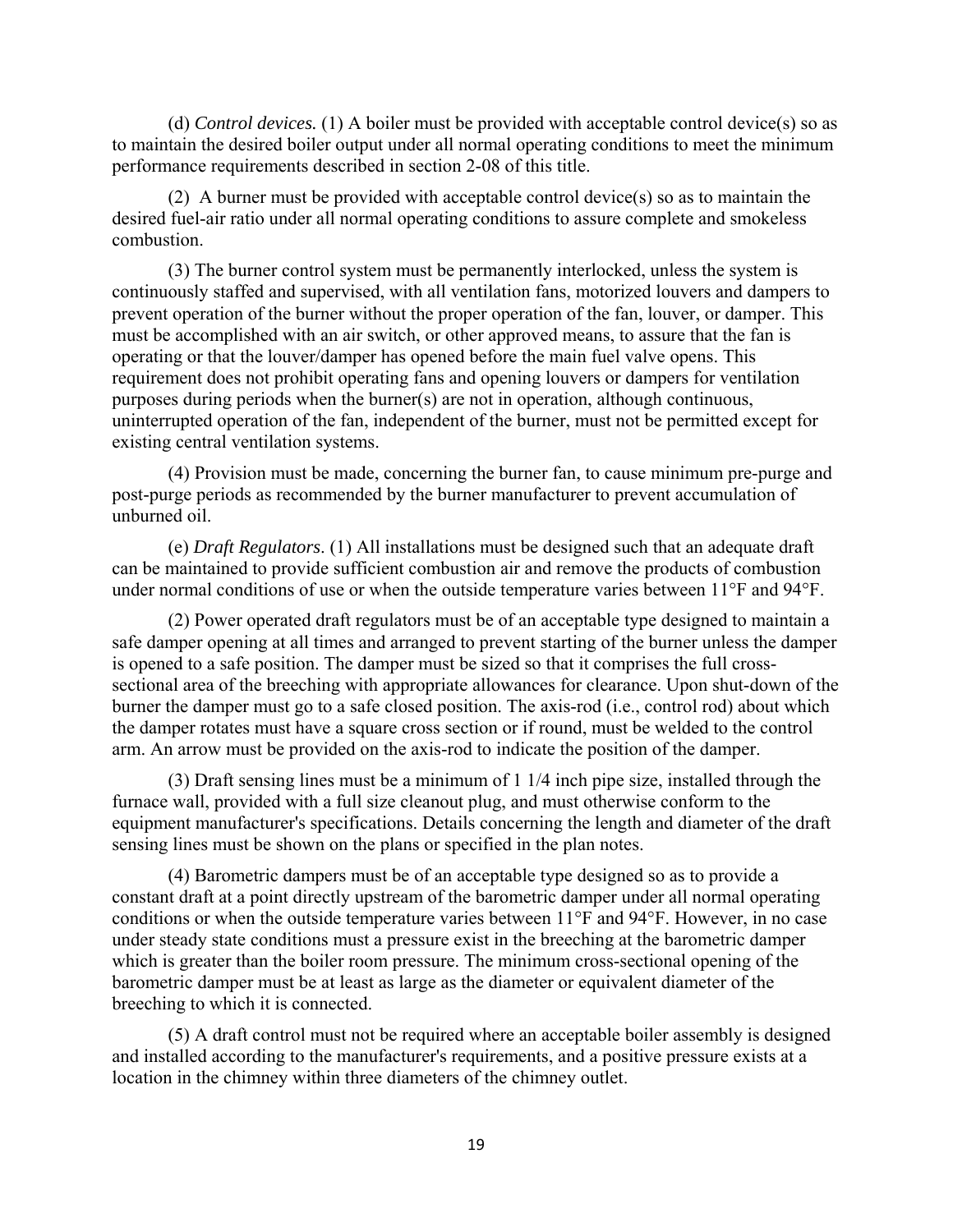(6) A boiler must be provided with acceptable control device(s) so as to maintain adequate draft (positive or negative as required) necessary for proper gas flow both to supply sufficient combustion air and exhaust combustion gases under all normal load and atmospheric conditions.

 (i) A separate draft control must be provided for each boiler and be of the same type and must be installed per the manufacturer's specifications.

 (ii) Draft control must be accomplished by a power operated draft regulator with lowdraft cut-off. A barometric damper may be substituted for a power operated draft regulator if

(A) an on-off or low-high-off with low-fire start combustion controller is used or

(B) a forced draft burner is used.

 (7) Oil-fired equipment, including dual-fuel installations, must be provided with a smoke alarm and combustion shutoff. This equipment must conform to the following specifications as well as applicable sections of the Air Pollution Control Code:

 The requirements of the above paragraph must not apply to a temperature controlled dual-fuel system (as set forth below) when the maximum heat input rate is less than 4.2 million Btu per hour.

 A temperature controlled dual-fuel system must comprise a fuel burning installation capable of burning natural gas and #2 fuel oil. The system must be designed and must operate such that the fuel burned will normally be gas except that when the outdoor temperature drops below 20°F, the equipment will automatically switch to #2 fuel oil and when the outdoor temperature rises above 25°F, the equipment will automatically return to natural gas operation.

 (i) The smoke alarm must be regulated for both brightness intensity of the light source and sensitivity of the detector. It is recommended that the light source have a relatively uniform intensity over a reasonably long life.

 (ii) The smoke alarm must cause both an audible (loud enough to be heard 20 feet from the source) and readily visible (a flashing red light) signal upon the emission of an air contaminant of an opacity of 20 percent or greater.

 (iii) The smoke alarm must activate an additional signaling device located at the principal work location of the person supervising the equipment. If there is no principal work location, the additional signaling device must be located at an acceptable alternate location outside the boiler room.

 (iv) The smoke alarm must cause the signaling devices to be activated in the event that the light source in a photoelectric type detector fails to operate properly. The signals must continue until the unit is manually reset.

 (v) The smoke alarm must be provided with a suitable metal grid or equivalent, which meets the manufacturer's recommendations, calibrated so that when placed in the light path of the detector it will cause a response equivalent to an air contaminant as described in subparagraph (ii) above. This calibration must be indicated on the grid holder or frame. This grid must be securely fastened by means of a welded link chain of suitable length to the body of the detector. Provision must be made to temporarily hang the grid in front of the sensing element of the detector to facilitate proper adjustment of the light source and calibration of the instrument.

(vi) The installation of the smoke alarm must be such that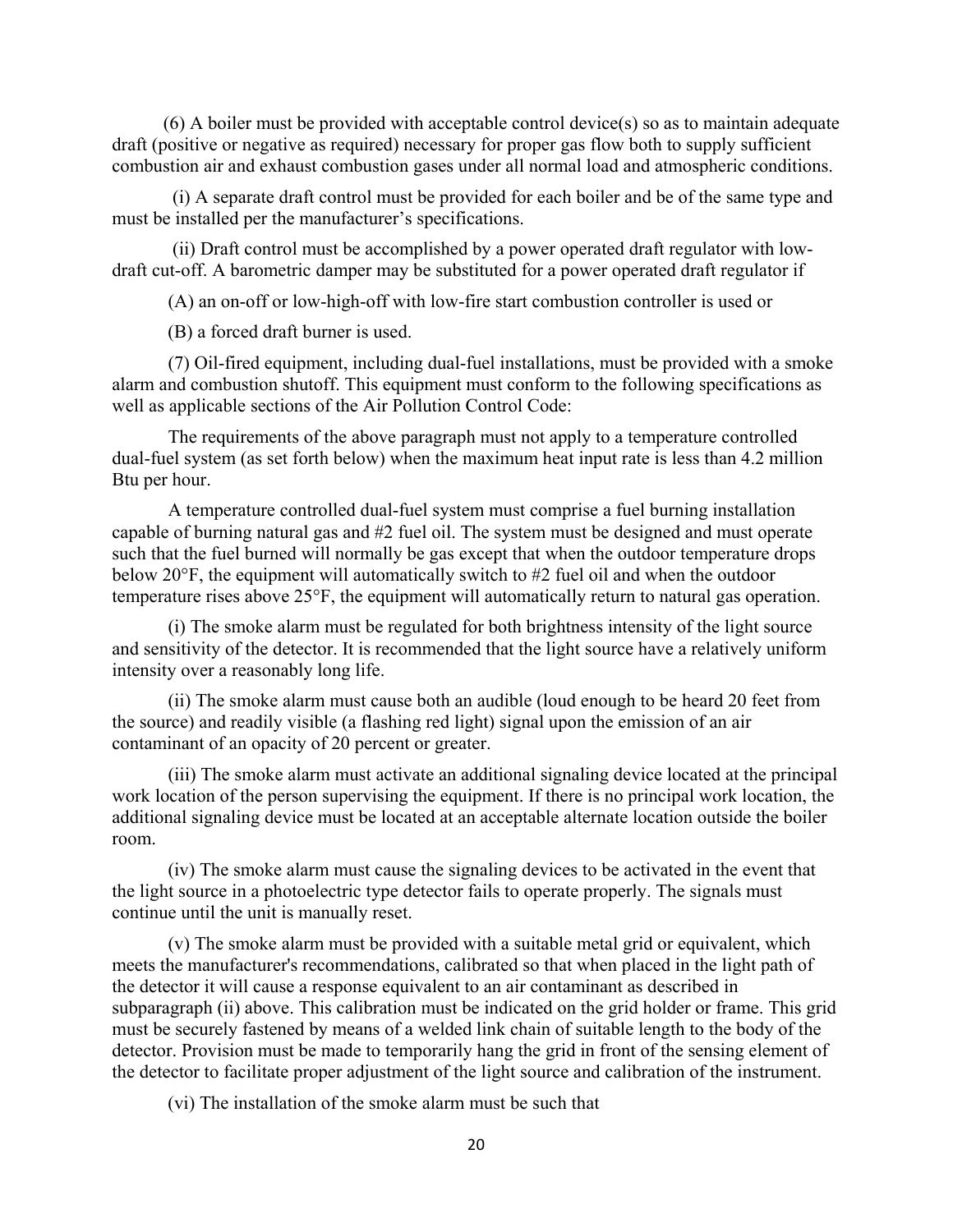(A) it is wired to function at all times and

 (B) it includes means necessary for sealing the breeching to prevent blowout of combustion products when necessary.

 (vii) If two or more units of equipment are connected to a single flue, one air contaminant detector may be used if installed to monitor all of the units. This arrangement, however, will result in the shut-down of all units of equipment upon activation of the combustion shutoff.

 (viii) The combustion shutoff automatically halt the operation of equipment within two minutes of continuous emission of an air contaminant of a density which appears as dark or darker than 20 percent opacity, unless the system is continuously staffed and supervised. The combustion shutoff must be designed such that once it has been activated, the equipment cannot resume normal operation without manual reset.

 $§2 - 12$ 

§2-13 Determination of Acceptable Location of Chimney Outlet.

Several factors affect the location of the chimney outlet including the need to avoid a potential or actual nuisance. The following applicable requirements must be met.

(a) For all new installations (new building or new chimney):

 (1) The chimney must extend above all construction such as roof ridge, parapet wall, penthouse, roof tank, elevator enclosure, etc., as follows:

 (i) Chimneys must extend at least 3 feet above said construction located within 10 feet of the chimney outlet.

 (2) The chimney outlet must not be located within the minimum radial distance specified in Table II.

(b) For existing installations:

 (1) The chimney must extend at least as high as all construction such as roof ridge, parapet wall, penthouse, roof tank, elevator enclosure, etc., within 10 feet of the chimney outlet.

 (2) The chimney outlet must not be located within the minimum radial distance specified in Table II.

 Such requirement must apply to receptors which are at a height equal to or greater than the chimney outlet.

 For receptors located below the chimney outlet, the chimney outlet must not be located within the minimum radial distance specified in Table II. In those instances where the above is applicable, the following statement must be provided as a plan note in place of the statement required in  $\S2-04(c)(1)(vi)$ :

 "The minimum radial distance from the centerline of the existing chimney to an acceptable receptor location (a) located at a height equal to or greater than the chimney outlet is ft. and (b) located below the chimney outlet is  $\qquad$  ft.," with the distance specified.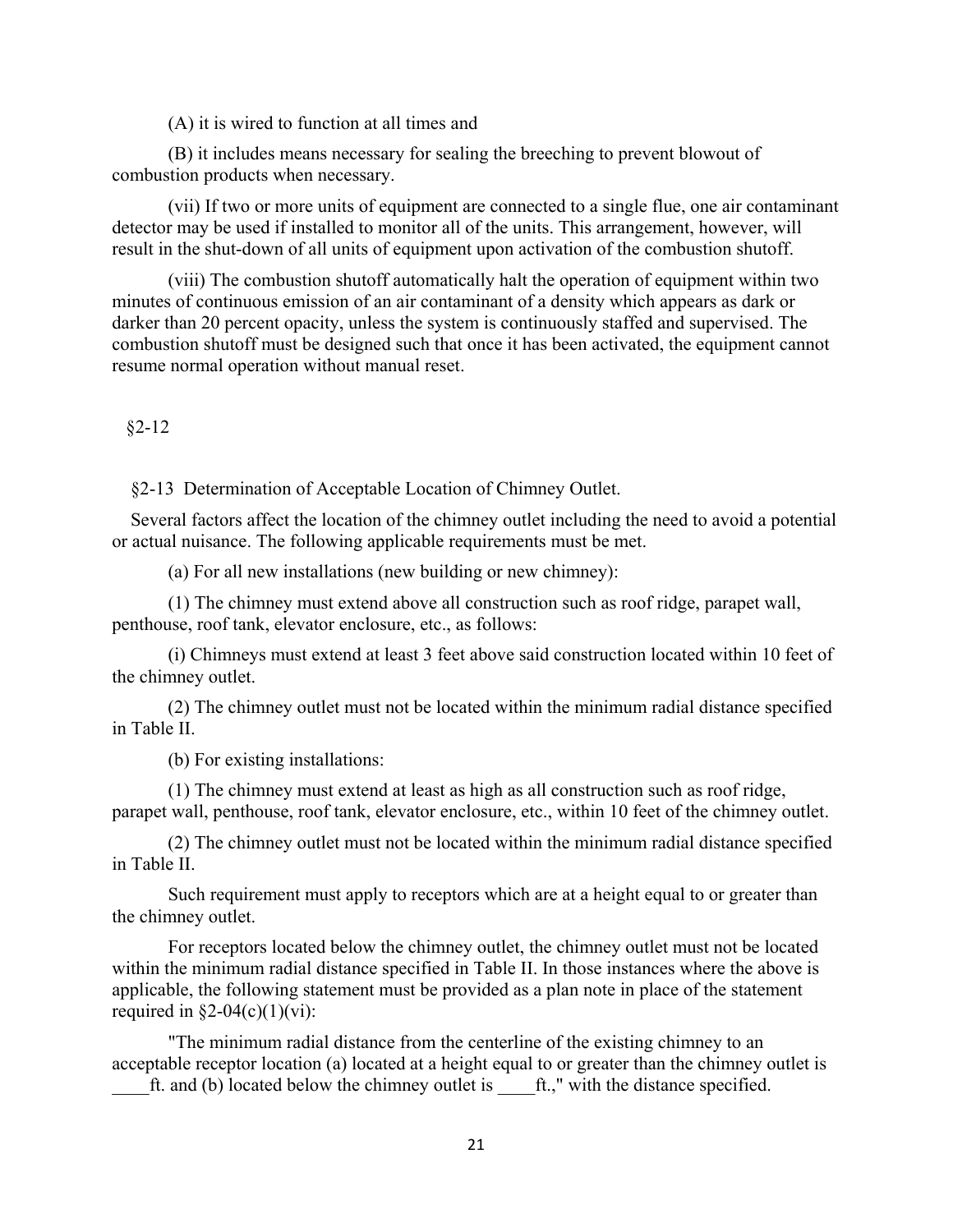(c) Whenever a building is erected, enlarged, or increased in height so that any receptor location in such building is within the minimum radial distance, as specified in Table II, of any previously constructed chimneys, the owner of such new or altered building must have the responsibility of altering such chimneys to make them conform with subdivision (a) of this section above. This must not apply to chimneys no longer connected to combustion equipment.

 (d)(1) The criteria employed in determining stack heights and chimney outlet to receptor distance in this section must only apply to off-site receptors.

 (2) Receptors, sources and geometry with the following features will be considered onsite and not subject to section 2-13 of this chapter.

(i) A single boiler stack servicing a single building structure.

(ii) Contiguous construction (i.e., attached "row" houses).

(iii) Separate entrances with separate addresses all serviced by the same boiler room.

 (3) This section will be applied to existing facilities to the maximum extent possible consistent with good engineering practices. Alternative and less costly options to altering the stack should be permitted if it can be shown that this will not cause degradation of boiler performance. Degradation of boiler performance would increase air pollutant emissions or inhibit compliance with boiler upgrading criteria.

(4) For new and existing chimneys, emission impacts upon sensitive receptors including, but not limited to, windows, doors that open, people, and building fresh air intakes must be minimized by employing good air pollution control engineering practices. Such practices include, without limitation:

(i) Avoiding locations that may be subject to downwash of the exhaust; and

(ii) Installing stacks of sufficient height in locations that will prevent and minimize flue gas impacts upon sensitive receptors.

 (5) Since this chapter's tables were developed using assumed average meteorological conditions in New York City, situations being disputed may be resolved by the submission of individualized computations of pollutant concentration at the receptor using realistic and applicable factors in dispersion models recommended and approved by the New York State Department of Environmental Conservation and the federal Environmental Protection Agency. The modeling must show that National Ambient Air Quality Standards will not be exceeded at any sensitive receptors, including openable windows and fresh air intakes. The tests, modeling, analysis and costs for these study(s) must be the responsibility of the applicant.

### §2-14

 §2-15 Performance Standards for the Continued Use of #4 Oil and #6 Oil in Heat and Hot Water Boilers.

 (a) *General Provisions.* (1) The commissioner will not issue a work permit or a certificate of operation for a boiler and/or burner that uses #4 oil or #6 oil unless (i) the applicant demonstrates to the satisfaction of the commissioner that the particulate matter and NOx emissions of the #4 oil and/or #6 oil meets the equivalency standards described in this section, or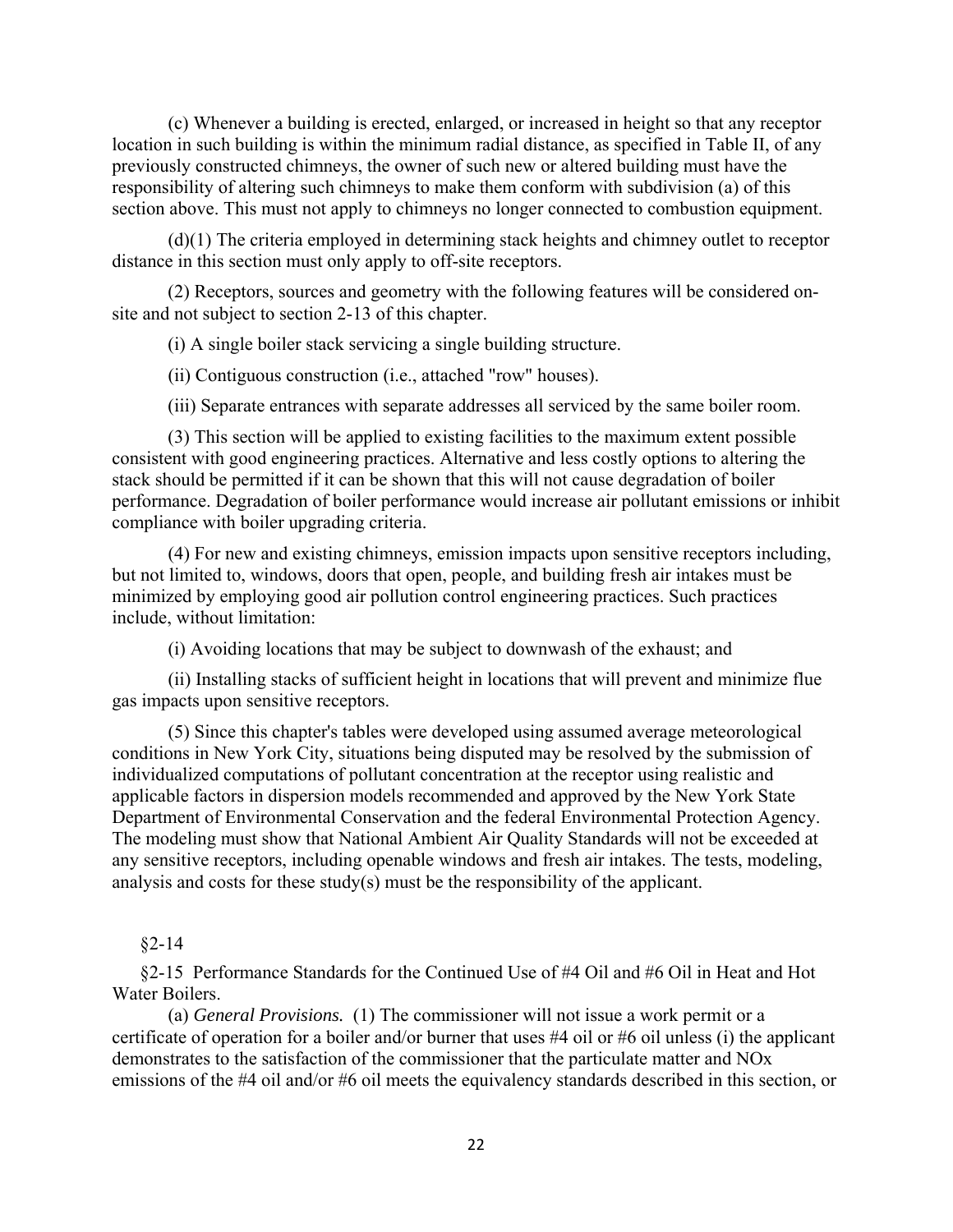(ii) the applicant enters into a compliance agreement with the commissioner as provided in this section.

(2) An owner who holds a certificate of operation for a boiler and/or burner that uses #4 oil may file an amendment to convert the boiler and/or burner to use #2 oil and/or natural gas. An owner who holds a certificate of operation for a boiler and/or burner that uses #6 oil may file such an amendment to convert the boiler and/or burner to use #2 oil, #4 oil and/or natural gas. An amendment pursuant to this paragraph must not require the replacement of a boiler and/or burner.

 (3) The commissioner will not approve any amendment for a previously issued work permit or certificate of operation to convert a boiler and/or burner from using #2 oil, #4 oil and/or natural gas to using #6 oil or from using #2 oil and/or natural gas to using #4 oil.

(4) The equivalency levels of particulate matter and NOx as set forth in this section must be demonstrated through (i) the submission by either a professional engineer or registered architect licensed under Education Law §§7202 or 7302 of detailed calculations and supporting documentation to verify the equivalency levels or (ii) the submission by the applicant of an equivalency form published by the department that provides for calculations based on fuel use, energy values and emission factors from AP-42.

(5) Notwithstanding any other provision in this section, the commissioner will not issue a work permit or a certificate of operation for a boiler and/or burner that uses #2 oil, #4 oil, #6 oil and/or natural gas unless the particulate matter and NOx emissions of such boiler or burner meets any binding emissions standard established by either state or federal law or regulation.

 (6) Nothing in this section may be interpreted as requiring the New York City Department of Housing Preservation and Development, when conducting an emergency repair in accordance with sections 27-2125 through 27-2129 of the New York City Administrative Code, to convert a boiler and/or burner to use different fuel or to replace a boiler and/or burner with a boiler and/or burner that uses a different fuel.

 (b) *Existing Boilers (Renewal).* (1) The commissioner may issue a renewal of a certificate of operation for a boiler and/or burner that uses #2 oil, #4 oil and/or natural gas in accordance with §24-122(d) of the New York City Administrative Code.

 (2) The commissioner will not issue a renewal of a certificate of operation for a boiler and/or burner that uses #6 oil, unless (i) the applicant demonstrates to the satisfaction of the commissioner that the particulate matter and NOx emissions of the #6 oil to be used in such boiler and/or burner will be equivalent to or less than emissions from #4 oil as provided in paragraph 4 of subdivision (a) of this section, or (ii) the applicant enters into a compliance agreement with the commissioner in accordance with subdivision (e) of this section.

 (3) An owner who holds a certificate of operation for a boiler and/or burner that uses #2 oil, #4 oil, #6 oil and/or natural gas, and who seeks to make an in-kind replacement for use with #2 oil, #4 oil and/or natural gas is not required to file a new application for a work permit and a subsequent certificate of operation. The owner must provide on a form to be designated by the commissioner the make, model and serial number of the replacement equipment. The previously issued certificate of operation may be renewed with the previously issued application number assigned by the department upon approval of the amendment by the department.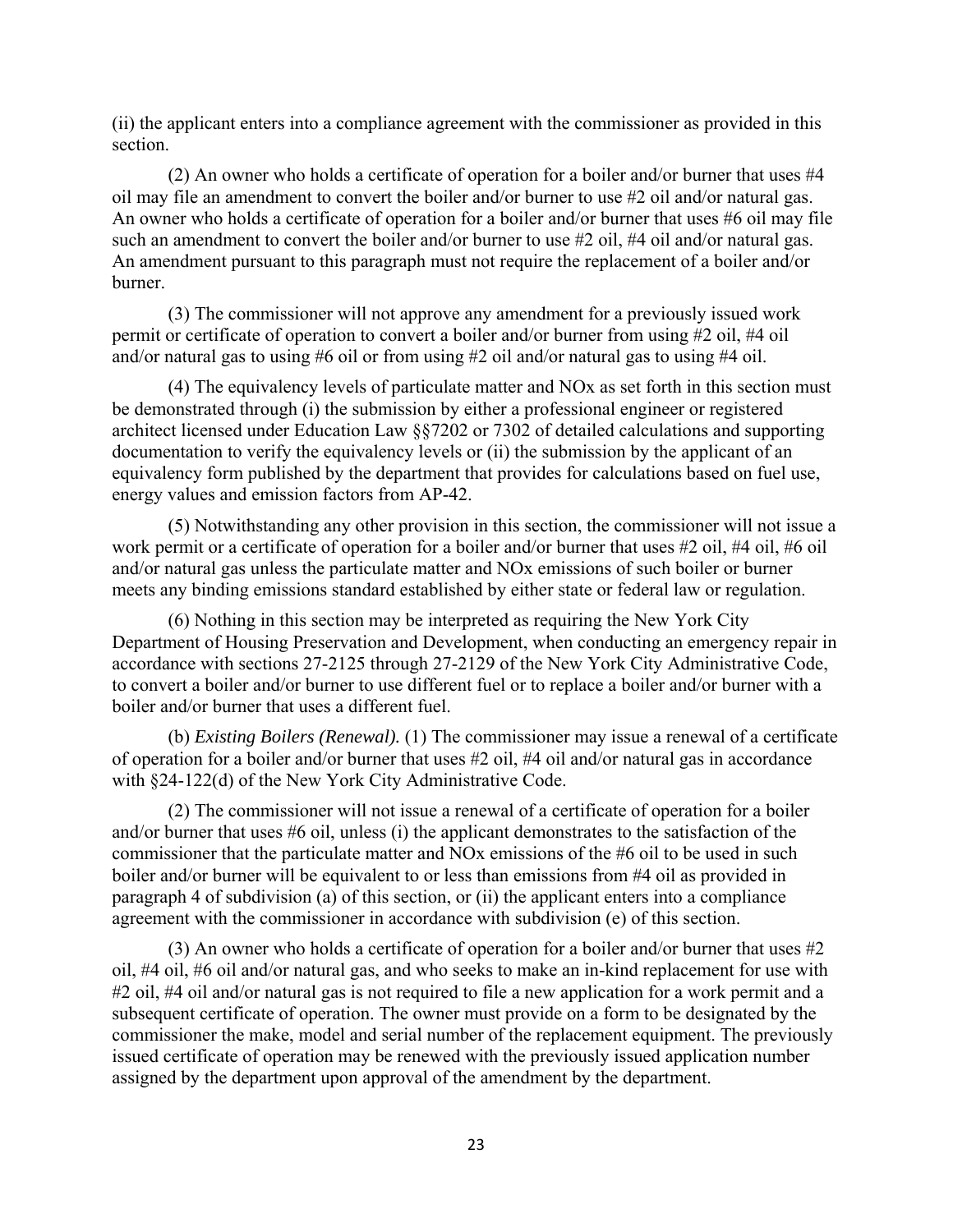(4) An owner who holds a certificate of operation for a boiler and/or burner and who seeks to replace the boiler and/or burner with equipment that is not of the same make and model number must file a new application for a work permit and a subsequent certificate of operation as provided in section 2-04 of this chapter. The previously issued certificate of operation for the previously installed equipment will be cancelled upon receiving the application. The department will not accept an amendment to the previously issued certificate of operation for such replacement of the equipment.

 (c) *New Installations (Replacement).* (1) All applications for a work permit for a boiler and/or burner must specify that the equipment uses #2 oil and/or natural gas, unless the applicant demonstrates to the satisfaction of the commissioner that the particulate matter and NOx emissions of the #4 oil and/or #6 oil to be used in such boiler and/or burner will be equivalent to or less than the emissions from #2 oil as provided in paragraph 4 of subdivision (a) of this section.

 (2) In cases where a work permit has been issued before the effective date of this rule for a boiler and/or burner that uses #4 oil or #6 oil, but where a certificate of operation has not yet been issued, the owner of the equipment must file an amendment specifying the use of #2 oil and/or natural gas, unless the owner demonstrates to the satisfaction of the commissioner that the particulate matter and NOx emissions of the #4 oil and/or #6 oil to be used in such boiler or burner will be equivalent to or less than the emissions from #2 oil as provided in paragraph 4 of subdivision (a) of this section.

 (d) *Sunset Provision.* Notwithstanding any other provision in this section, after January 1, 2030, all applications for a certificate of operation for a boiler and/or burner must specify that the equipment uses #2 oil and/or natural gas, unless (i) the applicant demonstrates to the satisfaction of the commissioner that the particulate matter and NOx emissions of the #4 oil or #6 oil to be used in such boiler and/or burner will be equivalent to or less than emissions from #2 oil as provided in paragraph 4 of subdivision a of this section, or, (ii) the applicant is an owner of fifty or more buildings with boilers or burners that use #4 oil or #6 oil, and enters into a compliance agreement with the commissioner in accordance with subdivision (e) of this section.

 (e) *Compliance Agreements.* (1) A compliance agreement entered into under subdivisions b and d of this section must include a schedule agreed to by the commissioner for the conversion and/or replacement of boilers and/or burners, and/or demonstration of the required equivalency, until the owner is in full compliance with the provisions of this section.

 (2) An owner who applies to enter into a compliance agreement must show that conversion and/or replacement of the boilers and/or burners, and/or demonstration of the required equivalency, within the time frames set forth in subdivisions b or d of this section for an owner of fifty or more buildings with boilers and/or burners that use #4 or #6 oil, or subdivision b of this section for an owner of fewer than fifty such buildings, would not be feasible or would constitute an undue hardship.

 (3) For purposes of paragraph 2 of this subdivision, the commissioner will consider several factors in considering whether to enter into the compliance agreement. These factors include financial hardship, whether the owner is an equity owner of the buildings, the presence of underground tanks that must be remediated because of the conversion in subdivision (b) of this section, prior good faith efforts to comply, the scale and timing of commitments to convert to the cleanest fuels, the levels of particulate matter and NOx emitted by the boilers, whether the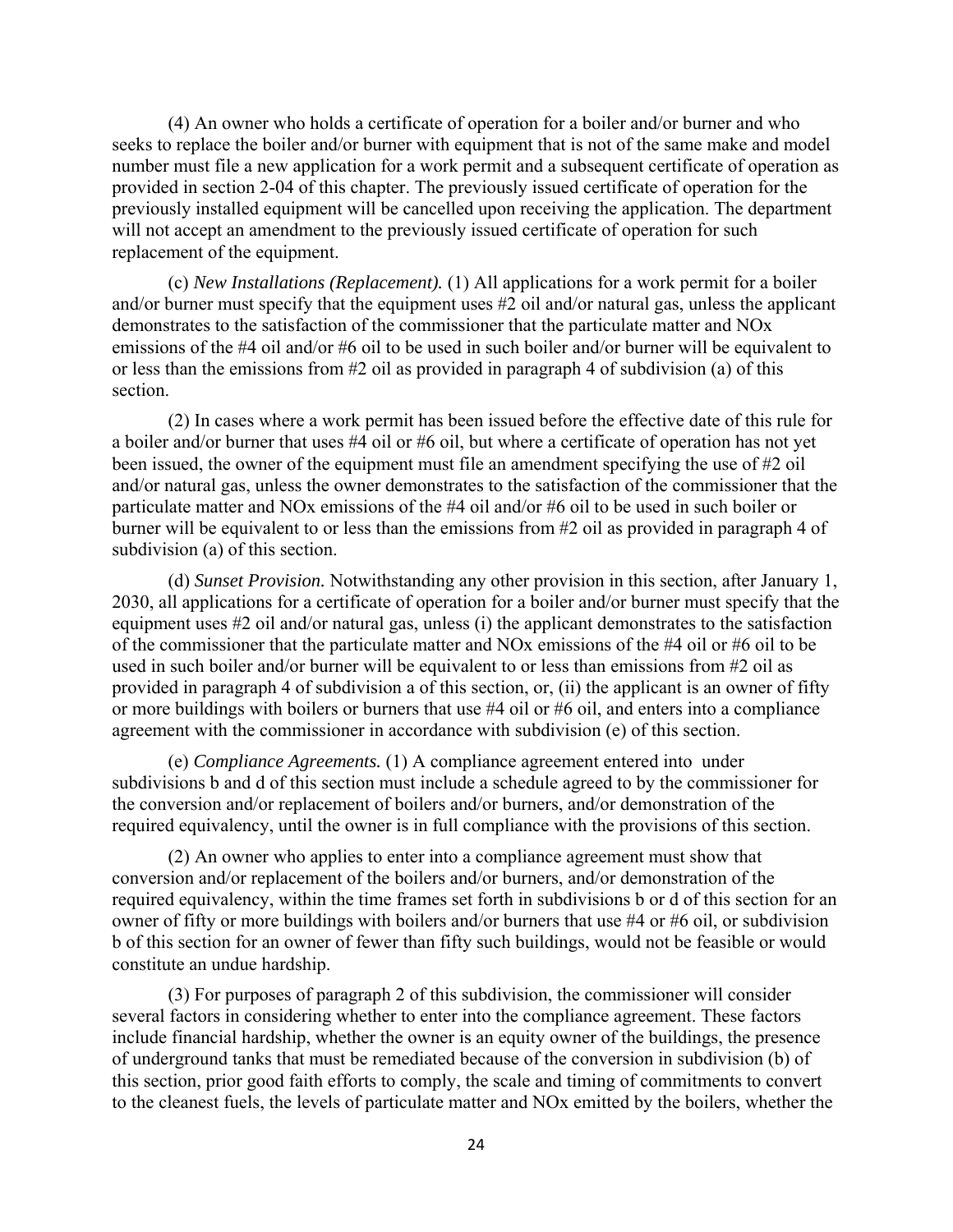boilers are located in neighborhoods with high densities of boilers that use #4 oil or #6 oil, and the public health consequences of delayed compliance with this section.

 (4) An application to enter into an agreement to comply with subdivision (b) of this section must be filed by January 1, 2013, or the expiration date of the certification of operation in effect at the time of the effective date of this section, whichever is sooner.

 (5) An application to enter into an agreement to comply with subdivision (d) of this section must be filed by January 1, 2020.

(6) An application filed according to this subdivision must be sent to:

Director of the Division of Air and Noise Programs, Enforcement and Policy Bureau of Environmental Compliance New York City Department of Environmental Protection 59-17 Junction Blvd. Flushing, NY 11373

 (7) The commissioner will publish in the City Record a written opinion no later than seven days after entering into a compliance agreement, stating the facts and reasons leading to his or her decision, as well as a copy of the compliance agreement.

 (8) By December 31, 2014, and every year thereafter, the commissioner will publish a report summarizing the number of compliance agreements applied for and granted. The report will also summarize the environmental impacts of such compliance agreements and the overall program on tons of particulate matter and NOx in the air.

 (9) Notwithstanding this specific compliance provision, Section 24-110 of the New York City Administrative Code may apply.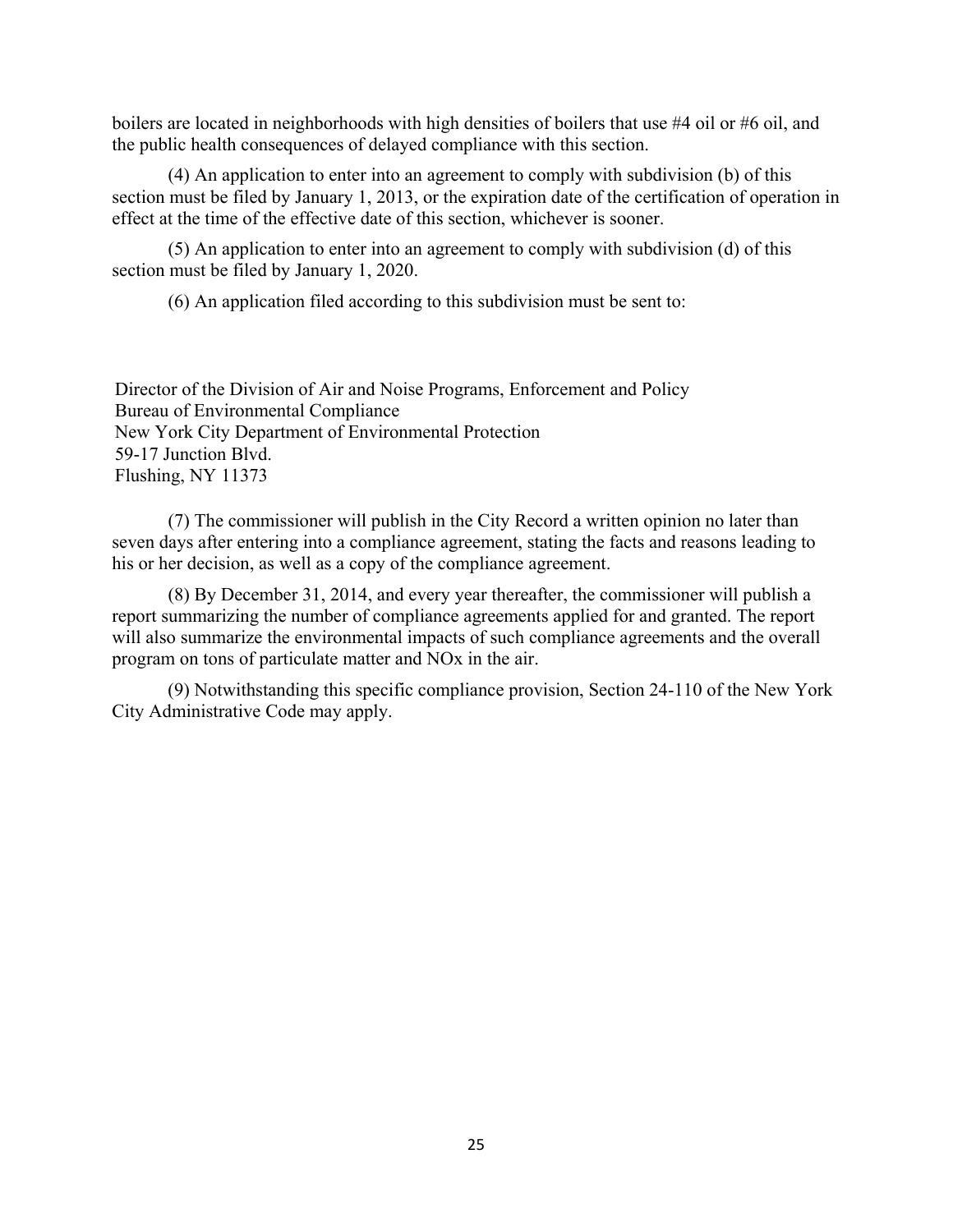# Appendix

| <b>TEMP</b><br>$\rm ^{\circ F})$ | Dr/H    | <b>TEMP</b><br>$\rm ^{(o}F)$ | Dr/H    | <b>TEMP</b><br>(°F) | Dr/H     | <b>TEMP</b><br>$\rm (^\circ F)$ | Dr/H             |
|----------------------------------|---------|------------------------------|---------|---------------------|----------|---------------------------------|------------------|
| $\mathbf{1}$                     | 0.00284 | 26                           | 0.00192 | 51                  | 0.00114  | 76                              | 0.00044          |
| $\overline{2}$                   | 0.0028  | 27                           | 0.0019  | 52                  | 0.00112  | 77                              | 0.000423         |
| 3                                | 0.0027  | 28                           | 0.00184 | 53                  | 0.00108  | 78                              | 0.0004           |
| $\overline{4}$                   | 0.00266 | 29                           | 0.00182 | 54                  | 0.00105  | 79                              | 0.00036          |
| 5                                | 0.00263 | 30                           | 0.00178 | 55                  | 0.00102  | 80                              | 0.00034          |
| 6                                | 0.0026  | 31                           | 0.00176 | 56                  | 0.001    | 81                              | 0.00032          |
| $\overline{7}$                   | 0.00256 | 32                           | 0.00172 | 57                  | 0.00096  | 82                              | 0.0003           |
| 8                                | 0.0025  | 33                           | 0.0017  | 58                  | 0.00094  | 83                              | 0.00026          |
| 9                                | 0.00248 | 34                           | 0.00166 | 59                  | 0.00091  | 84                              | 0.00024          |
| 10                               | 0.00244 | 35                           | 0.00162 | 60                  | 0.0009   | 85                              | 0.00021          |
| 11                               | 0.00242 | 36                           | 0.0016  | 61                  | 0.00086  | 86                              | 0.0002           |
| 12                               | 0.0024  | 37                           | 0.00156 | 62                  | 0.000882 | 87                              | 0.00018          |
| 13                               | 0.00234 | 38                           | 0.00154 | 63                  | 0.0008   | 88                              | 0.00012          |
| 14                               | 0.0023  | 39                           | 0.0015  | 64                  | 0.00076  | 89                              | 0.0001           |
| 15                               | 0.00226 | 40                           | 0.00148 | 65                  | 0.00075  | 90                              | 0.00009          |
| 16                               | 0.00222 | 41                           | 0.00146 | 66                  | 0.0007   | 91                              | 0.00006          |
| 17                               | 0.0022  | 42                           | 0.00142 | 67                  | 0.00068  | 92                              | 0.00004          |
| 18                               | 0.00216 | 43                           | 0.00138 | 68                  | 0.00066  | 93                              | 0.00002          |
| 19                               | 0.00214 | 44                           | 0.00136 | 69                  | 0.00062  | 94                              | $\boldsymbol{0}$ |
| 20                               | 0.00212 | 45                           | 0.00132 | 70                  | 0.0006   |                                 |                  |
| 21                               | 0.00208 | 46                           | 0.0013  | 71                  | 0.00058  |                                 |                  |
| 22                               | 0.00204 | 47                           | 0.00126 | 72                  | 0.00054  |                                 |                  |
| 23                               | 0.002   | 48                           | 0.00122 | 73                  | 0.00052  |                                 |                  |
| 24                               | 0.00196 | 49                           | 0.0012  | 74                  | 0.0005   |                                 |                  |
| 25                               | 0.00194 | 50                           | 0.00118 | 75                  | 0.00046  |                                 |                  |

Table I. ΔDr/H Values for Temperature Range of 1°F to 94°F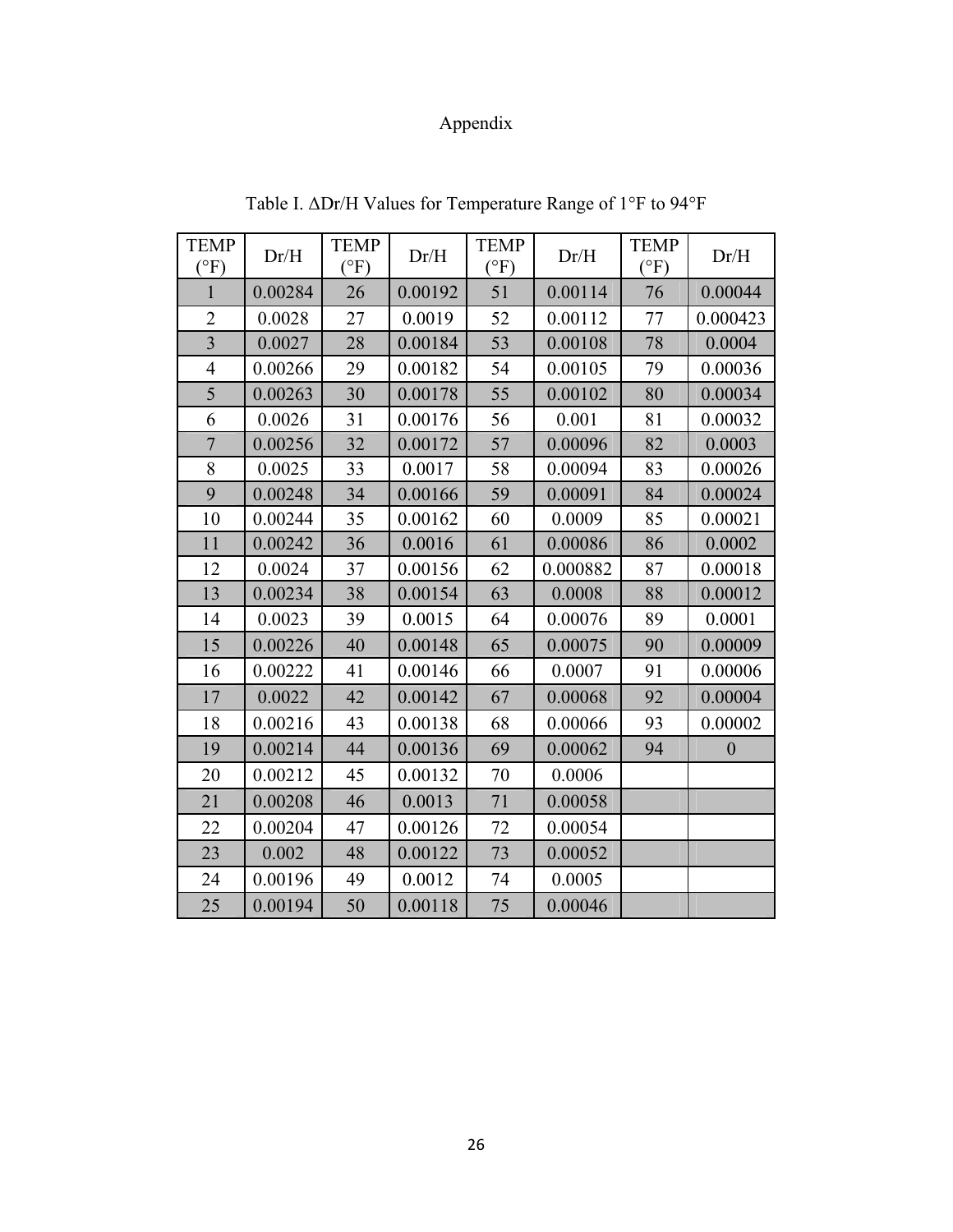| Chimney<br>Diameter<br>1 | Existing #2 Oil<br>and Natural Gas<br>Chimney |                                                   | New Chimney <sup>3</sup>    |                                      | Chimne<br>y<br>Diamete<br>$\mathbf r$ | Existing #2 Oil<br>and Natural Gas<br>Chimney |                                                   | New Chimney                    |                                      |
|--------------------------|-----------------------------------------------|---------------------------------------------------|-----------------------------|--------------------------------------|---------------------------------------|-----------------------------------------------|---------------------------------------------------|--------------------------------|--------------------------------------|
| (in)                     | Existin<br>g<br>Above<br>(f <sup>t</sup> )    | Existin<br>g<br><b>Below</b><br>(f <sup>t</sup> ) | #2 Oil<br>(f <sup>t</sup> ) | Natura<br>1 Gas<br>(f <sup>t</sup> ) | (in)                                  | Existin<br>g<br>Above<br>(f <sup>t</sup> )    | Existin<br>g<br><b>Below</b><br>(f <sup>t</sup> ) | #2<br>Oil<br>(f <sup>t</sup> ) | Natura<br>1 Gas<br>(f <sup>t</sup> ) |
| 6                        | 7.9                                           | 5.8                                               | 13.3                        | 10.6                                 | 29                                    | 44.4                                          | 32.8                                              | 64.3                           | 51.4                                 |
| $\overline{7}$           | 9.4                                           | 6.9                                               | 15.5                        | 12.4                                 | 30                                    | 46.1                                          | 34.0                                              | 66.5                           | 53.2                                 |
| 8                        | 10.8                                          | 8.0                                               | 17.7                        | 14.2                                 | 31                                    | 47.8                                          | 35.3                                              | 68.7                           | 55.0                                 |
| 9                        | 12.3                                          | 9.1                                               | 19.9                        | 16.0                                 | 32                                    | 49.4                                          | 36.5                                              | 70.9                           | 56.7                                 |
| 10                       | 13.8                                          | 10.2                                              | 22.2                        | 17.8                                 | 33                                    | 51.1                                          | 37.8                                              | 73.1                           | 58.5                                 |
| 11                       | 15.3                                          | 11.3                                              | 24.4                        | 19.5                                 | 34                                    | 52.9                                          | 39.1                                              | 75.3                           | 60.3                                 |
| 12                       | 16.8                                          | 12.4                                              | 26.6                        | 21.3                                 | 35                                    | 54.5                                          | 40.3                                              | 77.5                           | 62.1                                 |
| 13                       | 18.4                                          | 13.6                                              | 28.8                        | 23.0                                 | 36                                    | 56.2                                          | 41.6                                              | 79.8                           | 63.8                                 |
| 14                       | 20.0                                          | 14.8                                              | 31.0                        | 24.8                                 | 37                                    | 57.9                                          | 42.8                                              | 82.0                           | 65.6                                 |
| 15                       | 21.6                                          | 15.9                                              | 33.2                        | 26.6                                 | 38                                    | 59.7                                          | 44.1                                              | 84.2                           | 67.4                                 |
| 16                       | 23.2                                          | 17.1                                              | 35.4                        | 28.3                                 | 39                                    | 61.4                                          | 45.4                                              | 86.4                           | 69.1                                 |
| 17                       | 24.7                                          | 18.3                                              | 37.7                        | 30.1                                 | 40                                    | 63.1                                          | 46.7                                              | 88.6                           | 70.9                                 |
| 18                       | 26.3                                          | 19.5                                              | 39.9                        | 31.9                                 | 41                                    | 64.7                                          | 47.8                                              | 90.8                           | 72.7                                 |
| 19                       | 27.9                                          | 20.6                                              | 42.1                        | 33.6                                 | 42                                    | 66.6                                          | 49.2                                              | 93.1                           | 74.5                                 |
| 20                       | 29.5                                          | 21.8                                              | 44.3                        | 35.4                                 | 43                                    | 68.4                                          | 50.5                                              | 95.3                           | 76.2                                 |
| 21                       | 31.2                                          | 23.0                                              | 46.5                        | 37.2                                 | 44                                    | 70.1                                          | 51.8                                              | 97.5                           | 78.0                                 |
| 22                       | 32.8                                          | 24.2                                              | 48.7                        | 38.9                                 | 45                                    | 71.8                                          | 53.1                                              | 99.7                           | 79.8                                 |
| 23                       | 34.4                                          | 25.4                                              | 51.0                        | 40.7                                 | 46                                    | 73.6                                          | 54.4                                              | 101.<br>9                      | 81.6                                 |
| 24                       | 36.1                                          | 26.7                                              | 53.2                        | 42.5                                 | 47                                    | 75.3                                          | 55.7                                              | 104.                           | 83.3                                 |
| 25                       | 37.7                                          | 27.9                                              | 55.4                        | 44.3                                 | 48                                    | 77.1                                          | 57.0                                              | 106.<br>3                      | 85.1                                 |
| 26                       | 39.4                                          | 29.1                                              | 57.6                        | 46.1                                 | 49                                    | 78.9                                          | 58.3                                              | 108.<br>6                      | 86.9                                 |
| 27                       | 41.0                                          | 30.3                                              | 59.8                        | 47.9                                 | 50 <sup>2</sup>                       | 80.6                                          | 59.6                                              | 110.<br>$\,8\,$                | 88.7                                 |
| 28                       | 42.7                                          | 31.5                                              | 62.0                        | 49.6                                 |                                       |                                               |                                                   |                                |                                      |

Table II. Minimum Radial Distance Based Upon Chimney Diameter

<sup>1</sup>The diameter must be taken as the diameter or equivalent diameter at the outlet of the chimney. The term "equivalent diameter" means the equivalent diameter of a square or rectangular section based on equal area.

<sup>2</sup>For diameters larger than 50 inches, the minimum radial distance will be provided by the department upon request.